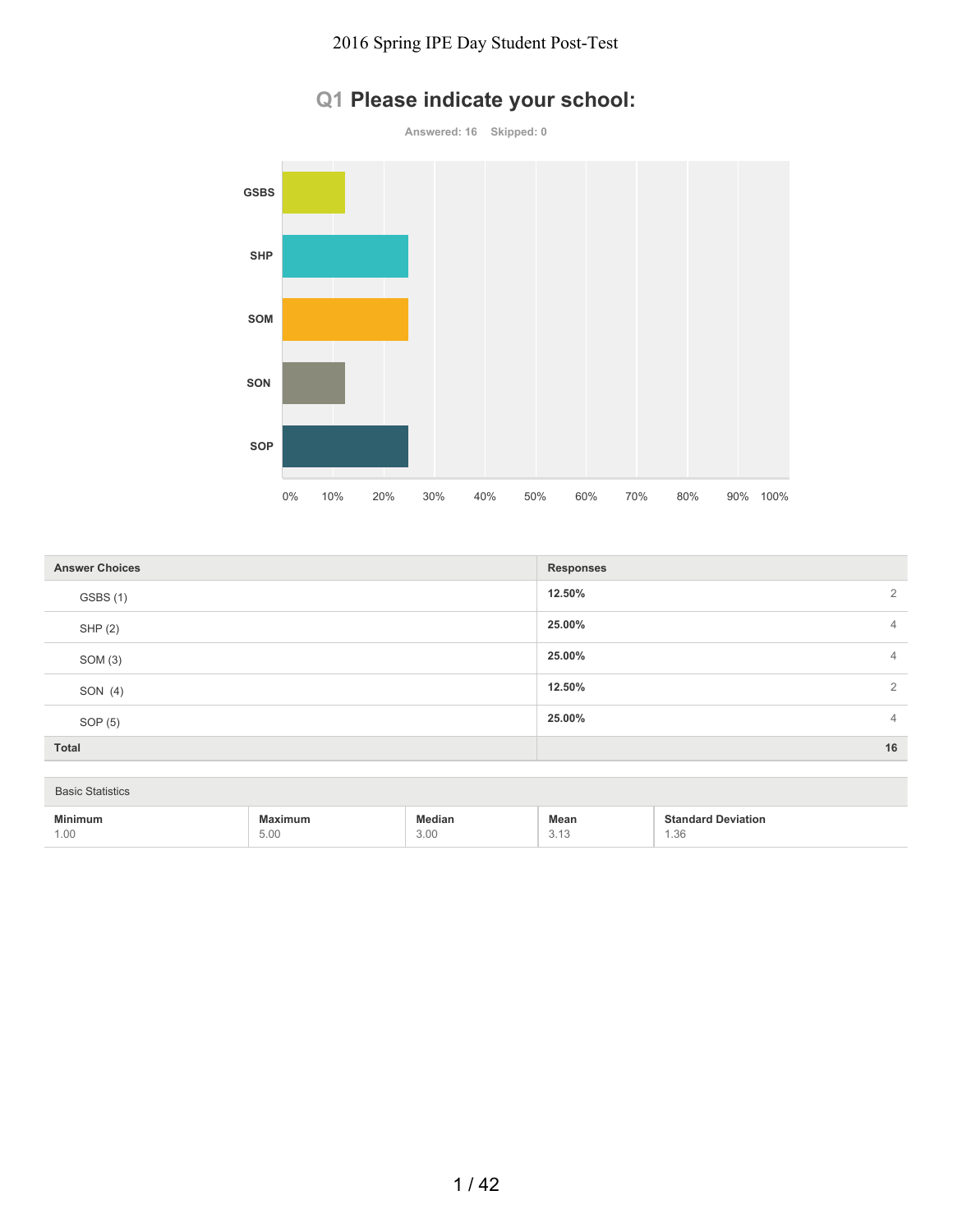

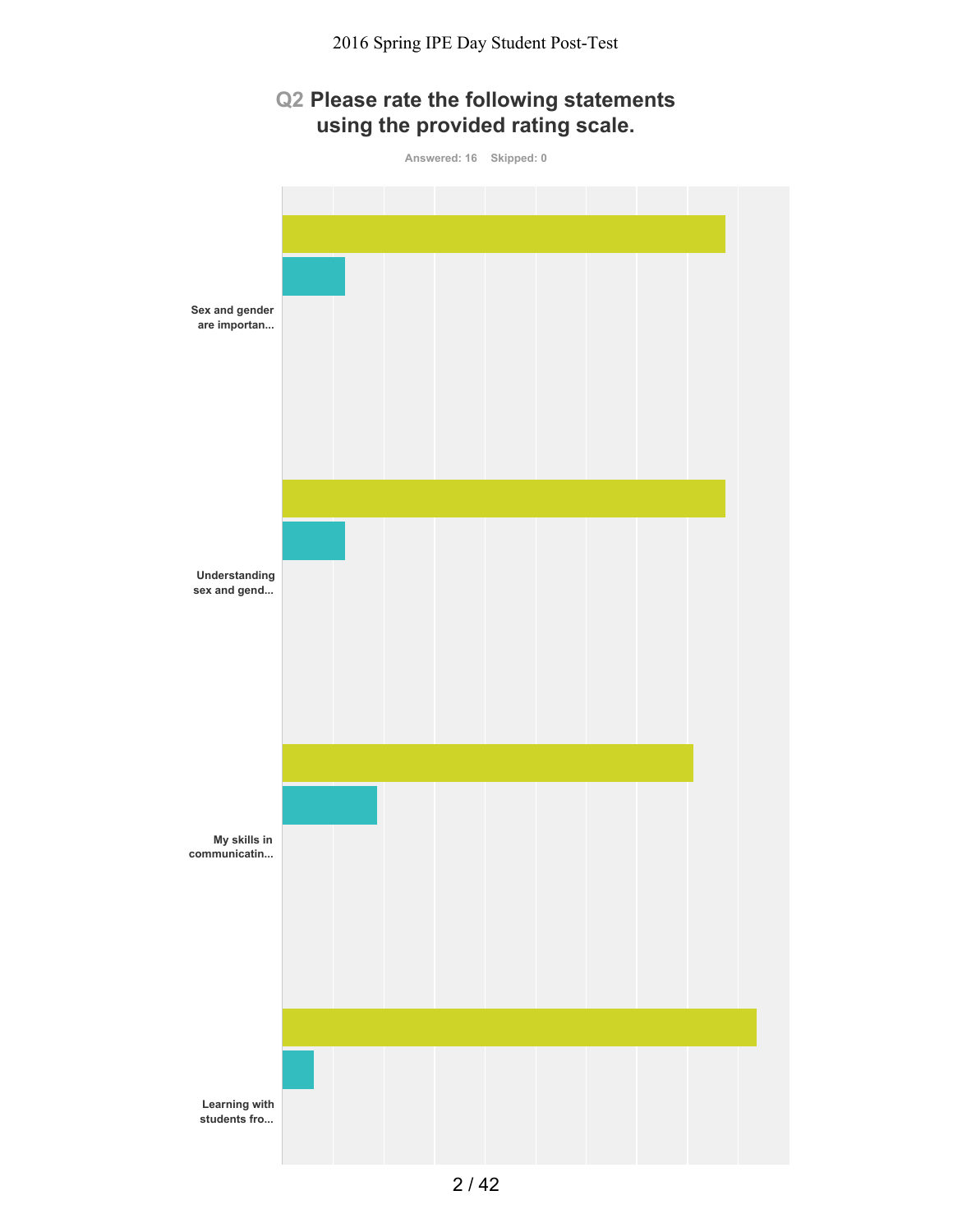2016 Spring IPE Day Student Post-Test



|                                                                                                                                                       | <b>Strongly</b><br>Agree (1) | Agree<br>(2)             | <b>Neutral</b><br>(3) | <b>Disagree</b><br>(4) | <b>Strongly</b><br><b>Disagree</b><br>(5) | <b>Total</b> | Weighted<br>Average |
|-------------------------------------------------------------------------------------------------------------------------------------------------------|------------------------------|--------------------------|-----------------------|------------------------|-------------------------------------------|--------------|---------------------|
| Sex and gender are important variables to consider when providing<br>healthcare.                                                                      | 87.50%<br>14                 | 12.50%<br>2              | $0.00\%$              | $0.00\%$               | $0.00\%$<br>$\Omega$                      | 16           | 4.88                |
| Understanding sex and gender differences in health is important knowledge<br>for health professions students.                                         | 87.50%<br>14                 | 12.50%<br>$\overline{2}$ | $0.00\%$<br>$\Omega$  | $0.00\%$               | $0.00\%$<br>$\Omega$                      | 16           | 4.88                |
| My skills in communicating with other healthcare professionals would be<br>improved through learning with students from other healthcare professions. | 81.25%<br>13                 | 18.75%<br>3              | $0.00\%$              | $0.00\%$               | $0.00\%$<br>$\Omega$                      | 16           | 4.81                |
| Learning with students from other healthcare professions is likely to improve<br>the care that patients receive.                                      | 93.75%<br>15                 | 6.25%                    | $0.00\%$<br>$\Omega$  | $0.00\%$               | $0.00\%$<br>$\Omega$                      | 16           | 4.94                |
| Learning with students from other healthcare professions is likely to help<br>overcome stereotypes that are held about the different professions.     | 93.75%<br>15                 | 6.25%                    | $0.00\%$<br>$\Omega$  | $0.00\%$<br>$\Omega$   | $0.00\%$<br>$\Omega$                      | 16           | 4.94                |

| <b>Basic Statistics</b>                                                                                                                               |                |                |               |      |                                     |  |  |  |
|-------------------------------------------------------------------------------------------------------------------------------------------------------|----------------|----------------|---------------|------|-------------------------------------|--|--|--|
|                                                                                                                                                       | <b>Minimum</b> | <b>Maximum</b> | <b>Median</b> | Mean | <b>Standard</b><br><b>Deviation</b> |  |  |  |
| Sex and gender are important variables to consider when providing healthcare.                                                                         | 1.00           | 2.00           | 1.00          | 1.13 | 0.33                                |  |  |  |
| Understanding sex and gender differences in health is important knowledge for health professions<br>students.                                         | 1.00           | 2.00           | 1.00          | 1.13 | 0.33                                |  |  |  |
| My skills in communicating with other healthcare professionals would be improved through learning<br>with students from other healthcare professions. | 1.00           | 2.00           | 1.00          | 1.19 | 0.39                                |  |  |  |
| Learning with students from other healthcare professions is likely to improve the care that patients<br>receive.                                      | 1.00           | 2.00           | 1.00          | 1.06 | 0.24                                |  |  |  |
| Learning with students from other healthcare professions is likely to help overcome stereotypes that<br>are held about the different professions.     | 1.00           | 2.00           | 1.00          | 1.06 | 0.24                                |  |  |  |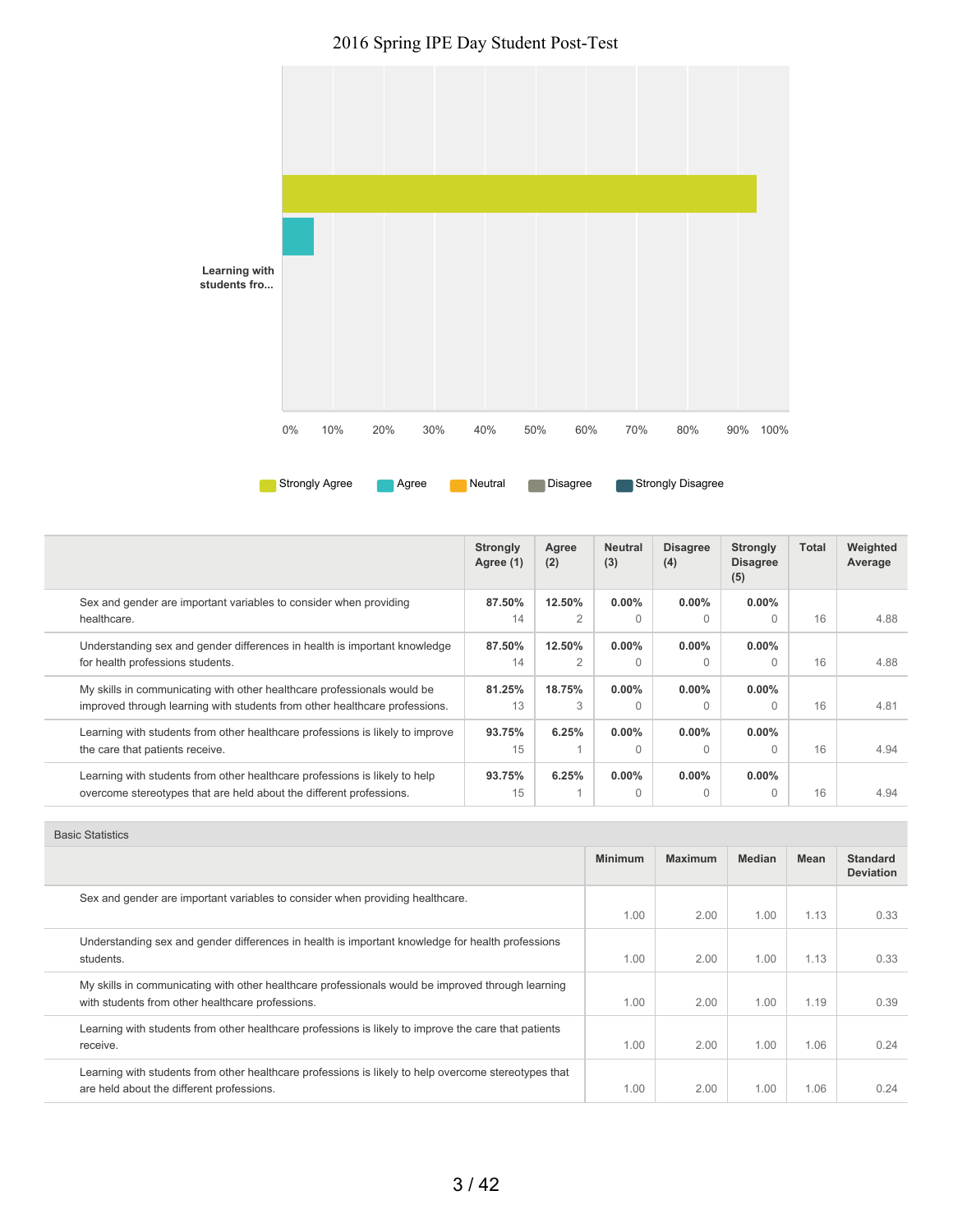# **Q3 How confident are you in your ability to use principles of sex and gender specific health to improve patient-centered care?**

**Answered: 16 Skipped: 0**

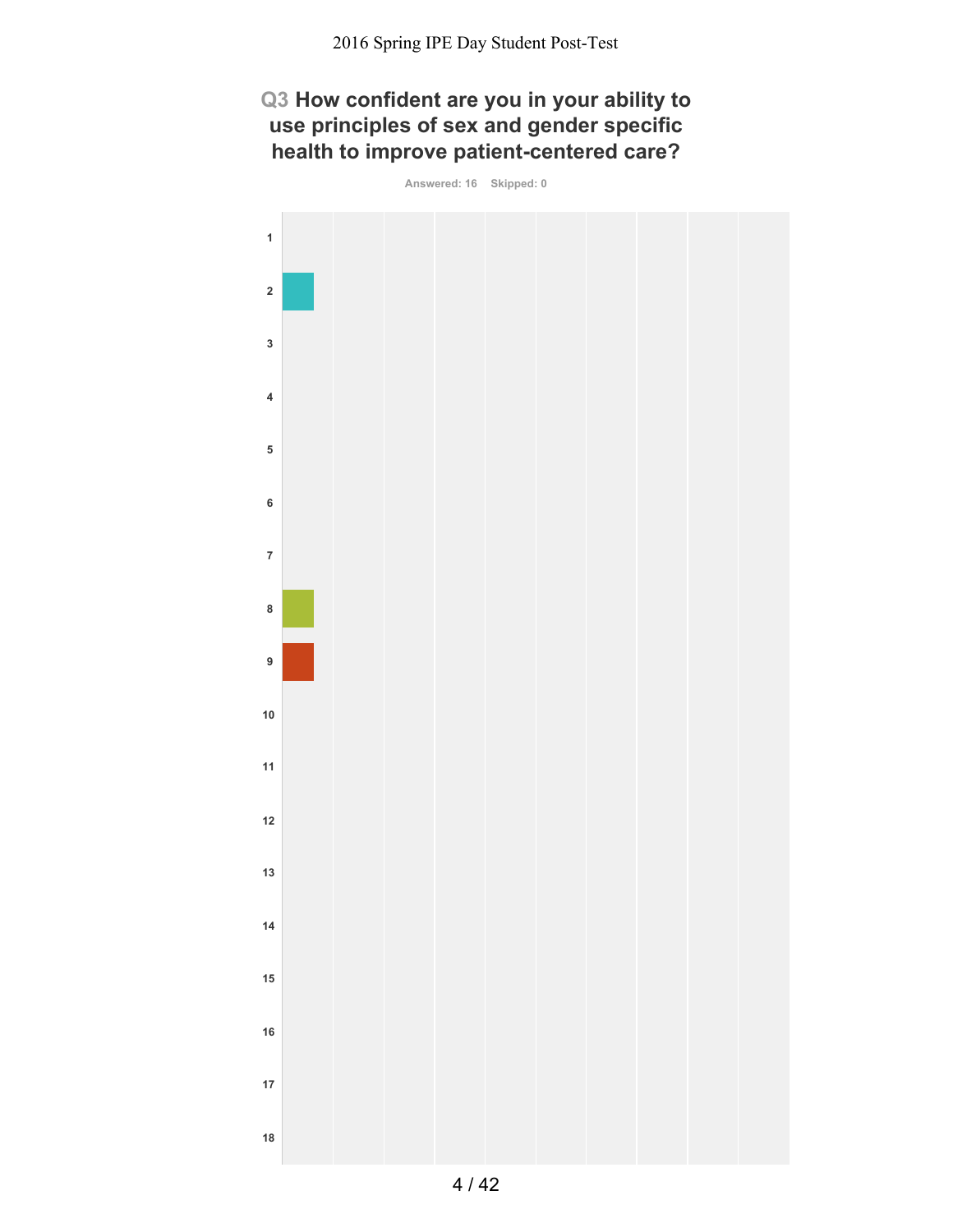| $19\,$     |  |  |  |  |  |
|------------|--|--|--|--|--|
| ${\bf 20}$ |  |  |  |  |  |
| 21         |  |  |  |  |  |
| ${\bf 22}$ |  |  |  |  |  |
| 23         |  |  |  |  |  |
| ${\bf 24}$ |  |  |  |  |  |
| ${\bf 25}$ |  |  |  |  |  |
| ${\bf 26}$ |  |  |  |  |  |
| ${\bf 27}$ |  |  |  |  |  |
| 28         |  |  |  |  |  |
| 29         |  |  |  |  |  |
|            |  |  |  |  |  |
| ${\bf 30}$ |  |  |  |  |  |
| 31         |  |  |  |  |  |
| ${\bf 32}$ |  |  |  |  |  |
| 33         |  |  |  |  |  |
| $34\,$     |  |  |  |  |  |
| ${\bf 35}$ |  |  |  |  |  |
| $36\,$     |  |  |  |  |  |
| 37         |  |  |  |  |  |
| ${\bf 38}$ |  |  |  |  |  |
| 39         |  |  |  |  |  |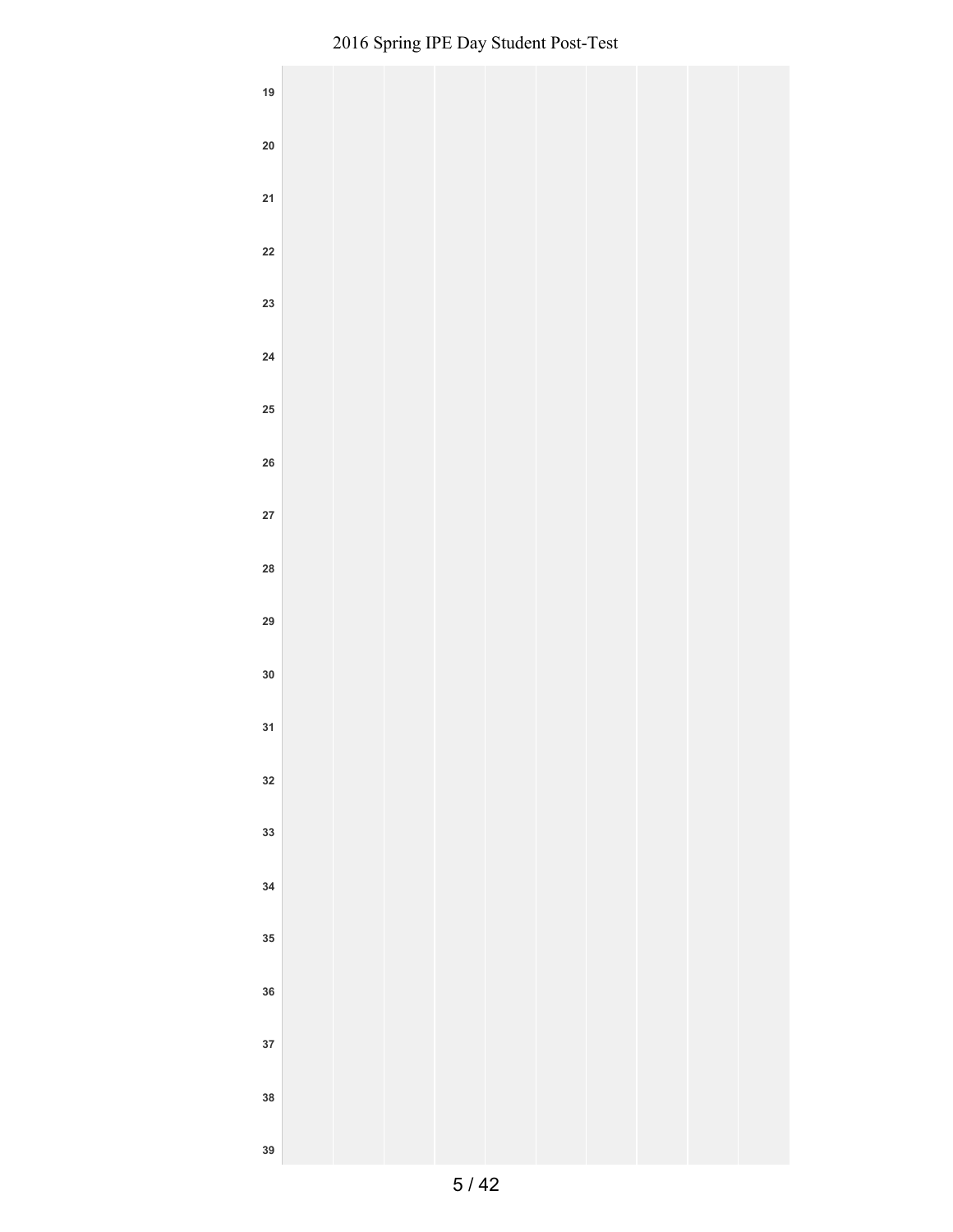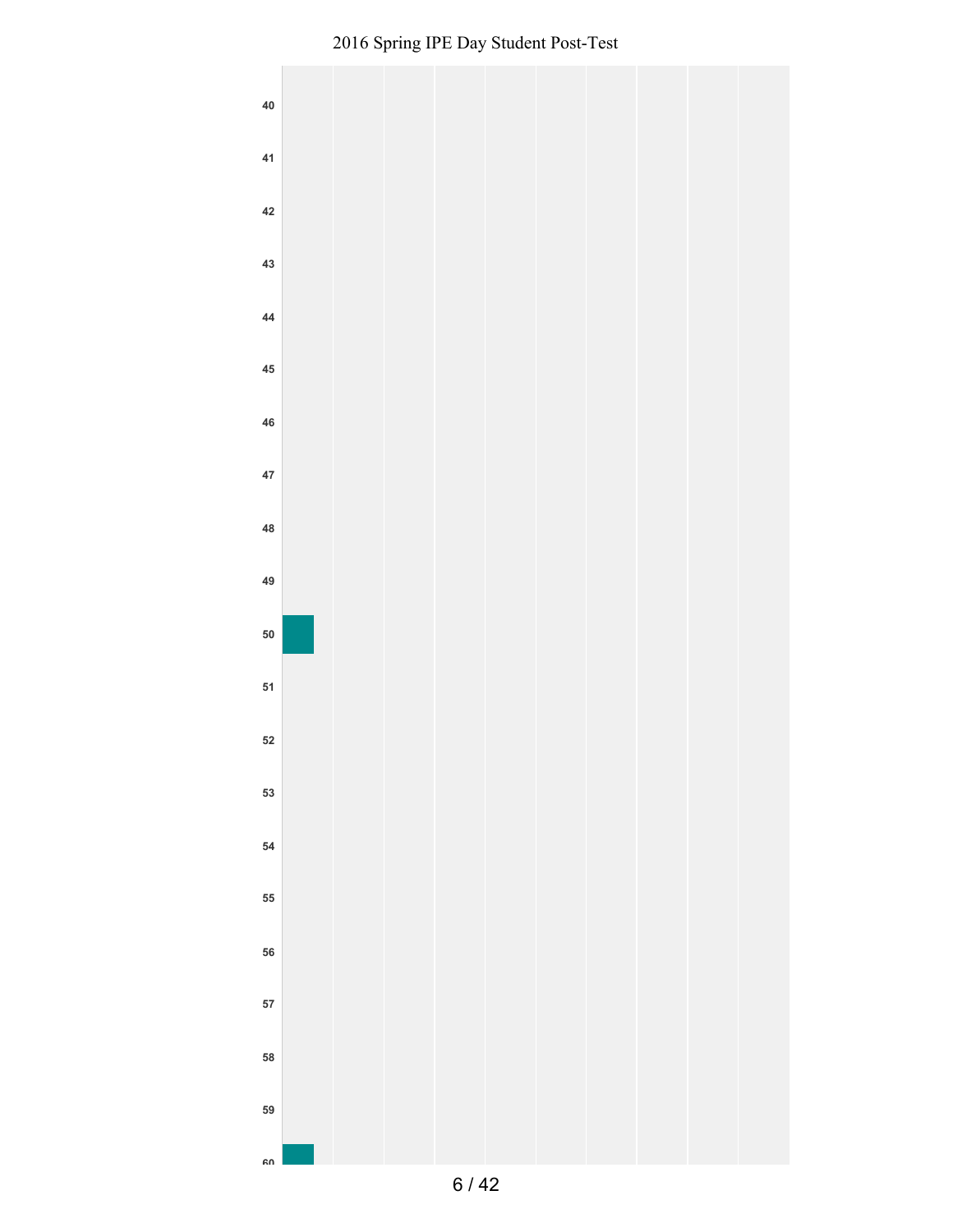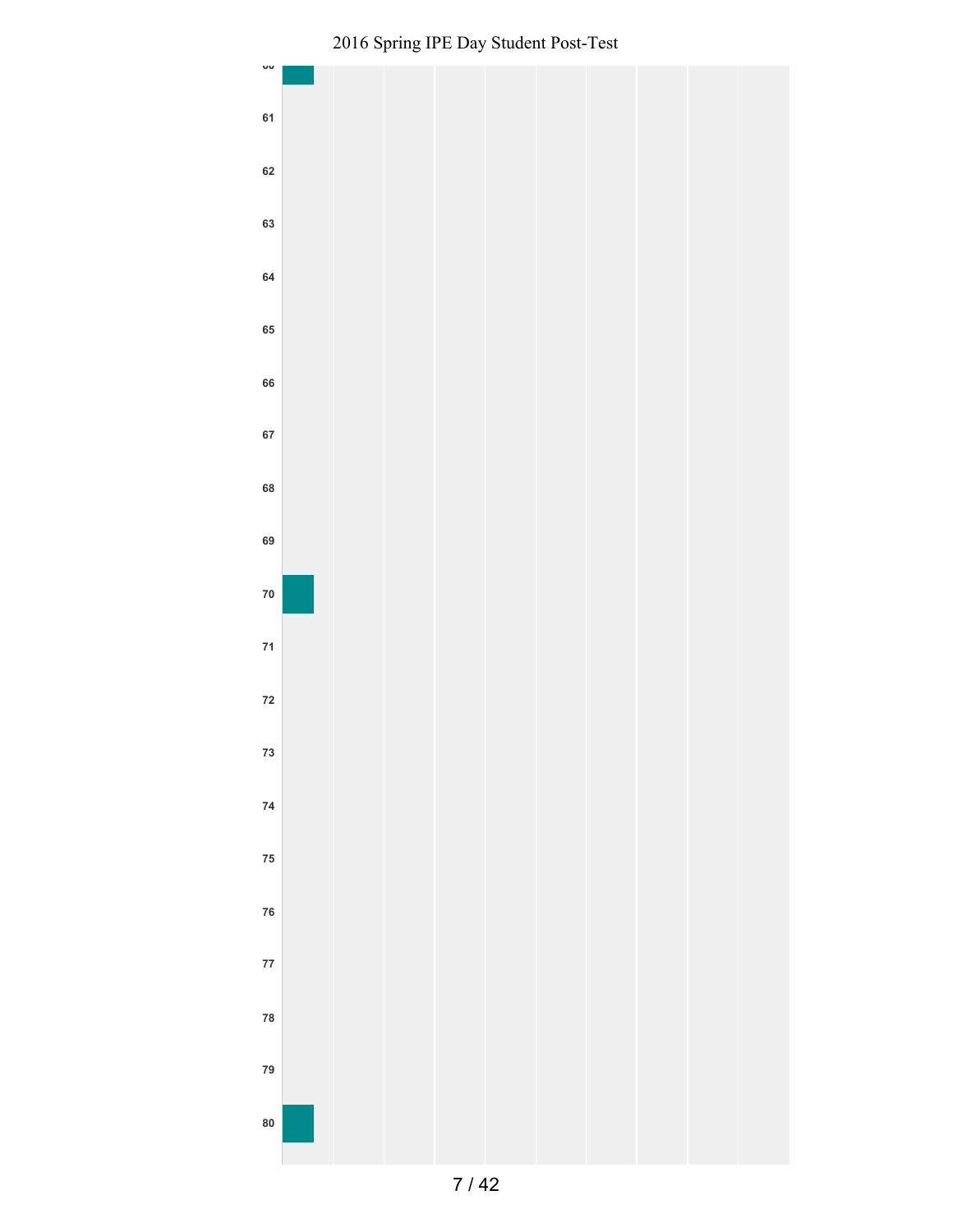

Spring IPE Day Student Post-Test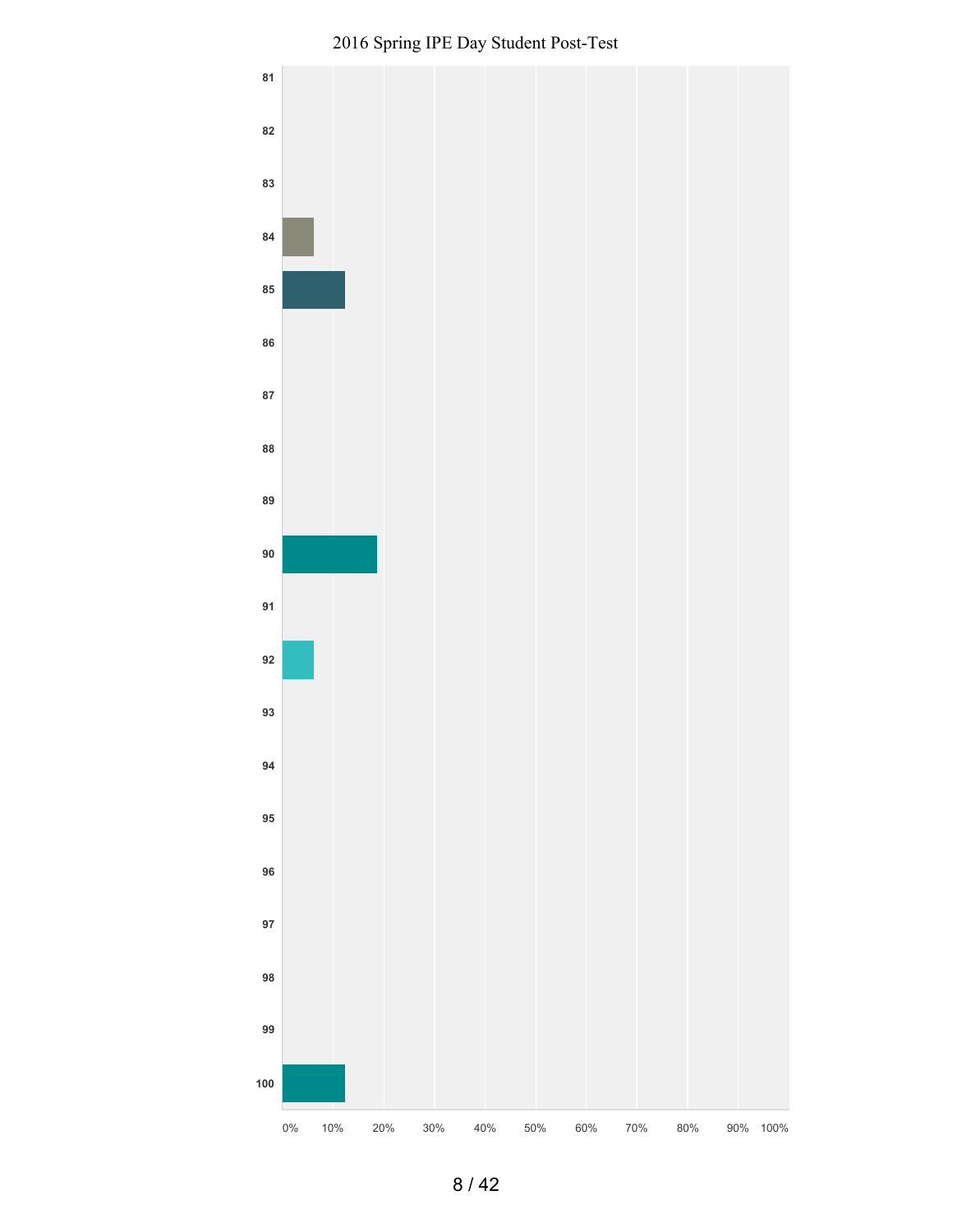#### tudent Post-Test

| <b>Answer Choices</b> | Responses |                     |
|-----------------------|-----------|---------------------|
| 1(1)                  | $0.00\%$  | $\,0\,$             |
| 2(2)                  | 6.25%     | $\mathbf{1}$        |
| 3(3)                  | $0.00\%$  | $\,0\,$             |
| 4(4)                  | $0.00\%$  | $\,0\,$             |
| $5(5)$                | $0.00\%$  | $\mathsf{O}\xspace$ |
| 6(6)                  | $0.00\%$  | $\,0\,$             |
| 7(7)                  | $0.00\%$  | $\,0\,$             |
| 8(8)                  | 6.25%     | $\uparrow$          |
| 9(9)                  | 6.25%     | $\mathbf{1}$        |
| 10(10)                | $0.00\%$  | $\,0\,$             |
| 11(11)                | $0.00\%$  | $\,0\,$             |
| 12(12)                | $0.00\%$  | $\,0\,$             |
| 13(13)                | $0.00\%$  | $\,0\,$             |
| 14(14)                | $0.00\%$  |                     |
| 15(15)                | $0.00\%$  | $\,0\,$             |
| 16 (16)               | $0.00\%$  | $\,0\,$             |
| 17(17)                | $0.00\%$  | $\,0\,$             |
| 18 (18)               | $0.00\%$  | $\,0\,$             |
| 19 (19)               | $0.00\%$  | $\,0\,$             |
|                       | $0.00\%$  |                     |
| 20 (20)               |           |                     |
| 21(21)                | $0.00\%$  | $\,0\,$             |
| 22 (22)               | $0.00\%$  | $\,0\,$             |
| 23 (23)               | $0.00\%$  | $\,0\,$             |
| 24 (24)               | $0.00\%$  | $\,0\,$             |
| 25(25)                | $0.00\%$  |                     |
| 26 (26)               | $0.00\%$  | $\,0\,$             |
| 27(27)                | $0.00\%$  | $\,0\,$             |
| 28 (28)               | $0.00\%$  |                     |
| 29 (29)               | $0.00\%$  |                     |
| 30(30)                | $0.00\%$  | $\,0\,$             |
| 31(31)                | $0.00\%$  |                     |
| 32 (32)               | $0.00\%$  | $\,0\,$             |
| 33 (33)               | $0.00\%$  | $\,0\,$             |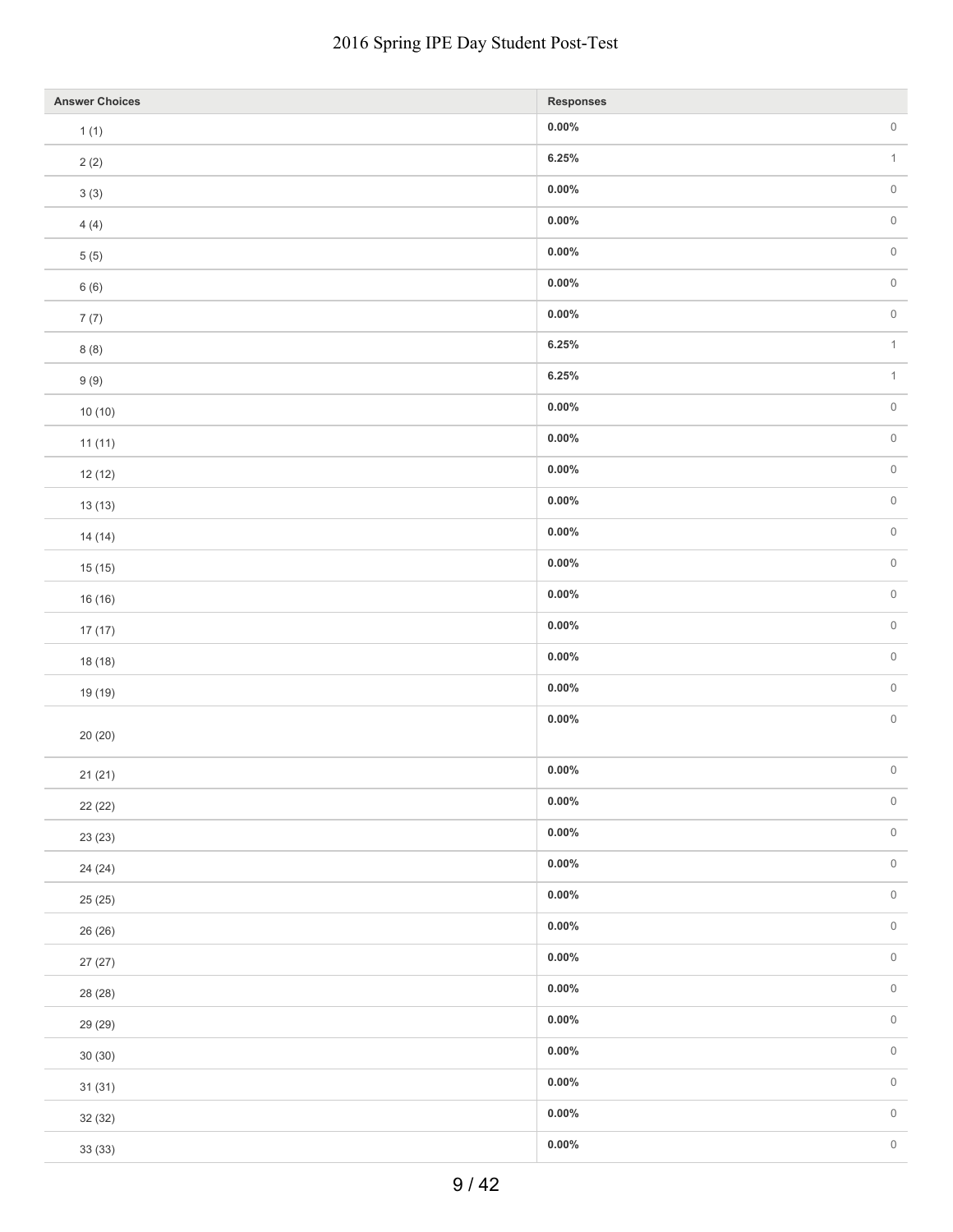|         | 2016 Spring IPE Day Student Post-Test |                     |
|---------|---------------------------------------|---------------------|
| 34 (34) | $0.00\%$                              | $\,0\,$             |
| 35 (35) | $0.00\%$                              | $\mathsf{O}\xspace$ |
| 36 (36) | $0.00\%$                              | $\,0\,$             |
| 37 (37) | $0.00\%$                              | $\,0\,$             |
| 38 (38) | $0.00\%$                              | $\mathsf{O}\xspace$ |
| 39 (39) | $0.00\%$                              | $\,0\,$             |
| 40(40)  | $0.00\%$                              | $\,0\,$             |
| 41(41)  | $0.00\%$                              | $\mathsf{O}\xspace$ |
| 42 (42) | $0.00\%$                              | $\,0\,$             |
| 43 (43) | $0.00\%$                              | $\,0\,$             |
| 44 (44) | $0.00\%$                              | $\,0\,$             |
| 45 (45) | $0.00\%$                              | $\,0\,$             |
| 46 (46) | $0.00\%$                              | $\mathsf{O}\xspace$ |
| 47 (47) | $0.00\%$                              | $\,0\,$             |
| 48 (48) | $0.00\%$                              | $\,0\,$             |
| 49 (49) | $0.00\%$                              | $\mathsf{O}\xspace$ |
| 50(50)  | 6.25%                                 | $\,1\,$             |
| 51(51)  | $0.00\%$                              | $\,0\,$             |
| 52 (52) | $0.00\%$                              | $\mathsf{O}\xspace$ |
| 53 (53) | $0.00\%$                              | $\mathsf{O}\xspace$ |
| 54 (54) | $0.00\%$                              | $\,0\,$             |
| 55 (55) | $0.00\%$                              | $\mathsf{O}\xspace$ |
| 56 (56) | $0.00\%$                              | $\mathsf{O}\xspace$ |
| 57 (57) | $0.00\%$                              | $\,0\,$             |
| 58 (58) | $0.00\%$                              | $\mathsf{O}\xspace$ |
| 59 (59) | $0.00\%$                              | $\,0\,$             |
| 60 (60) | 6.25%                                 | $\uparrow$          |
| 61(61)  | $0.00\%$                              |                     |
| 62 (62) | $0.00\%$                              | $\,0\,$             |
| 63 (63) | $0.00\%$                              | $\,0\,$             |
| 64 (64) | $0.00\%$                              |                     |
| 65 (65) | $0.00\%$                              | $\,0\,$             |
| 66 (66) | $0.00\%$                              |                     |
| 67 (67) | $0.00\%$                              |                     |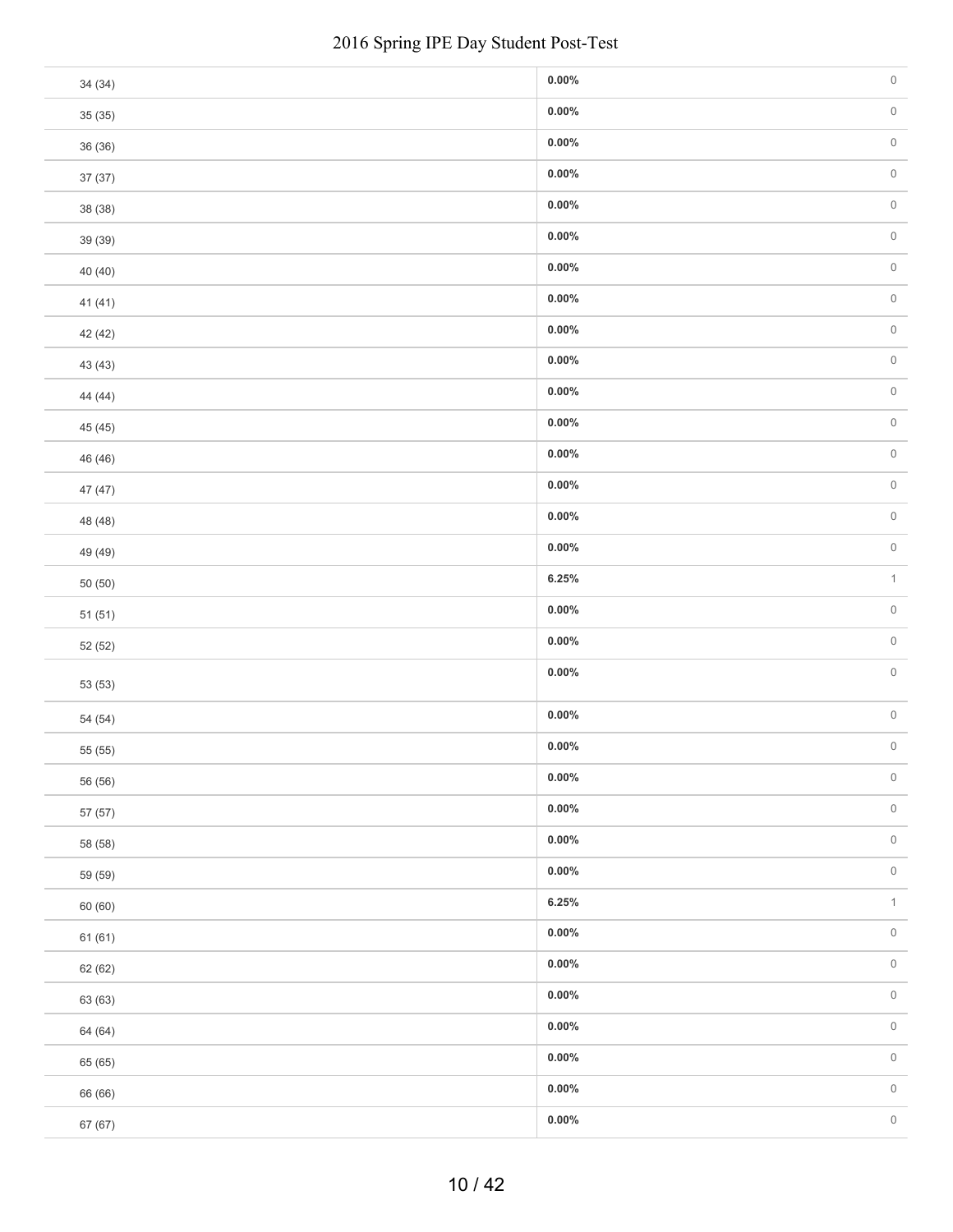|           | 2016 Spring IPE Day Student Post-Test |                     |
|-----------|---------------------------------------|---------------------|
| 68 (68)   | $0.00\%$                              | $\mathsf{O}$        |
| 69 (69)   | $0.00\%$                              | $\mathsf{O}\xspace$ |
| 70 (70)   | 6.25%                                 | $\,1\,$             |
| 71 (71)   | $0.00\%$                              | $\mathsf{O}$        |
| 72 (72)   | $0.00\%$                              | $\mathsf{O}\xspace$ |
| 73 (73)   | $0.00\%$                              | $\mathsf{O}$        |
| 74 (74)   | $0.00\%$                              | $\mathsf{O}$        |
| 75 (75)   | $0.00\%$                              | $\,0\,$             |
| 76 (76)   | $0.00\%$                              | $\,0\,$             |
| 77 (77)   | $0.00\%$                              | $\mathsf{O}\xspace$ |
| 78 (78)   | $0.00\%$                              | $\,0\,$             |
| 79 (79)   | $0.00\%$                              | $\,0\,$             |
| 80 (80)   | 6.25%                                 | $\uparrow$          |
| 81 (81)   | $0.00\%$                              | $\,0\,$             |
| 82 (82)   | $0.00\%$                              | $\,0\,$             |
| 83 (83)   | $0.00\%$                              | $\mathsf{O}\xspace$ |
| 84 (84)   | 6.25%                                 | $\uparrow$          |
| 85 (85)   | 12.50%                                | $\sqrt{2}$          |
| 86 (86)   | $0.00\%$                              | $\mathsf{O}\xspace$ |
| 87 (87)   | $0.00\%$                              | $\mathsf{O}\xspace$ |
| 88 (88)   | $0.00\%$                              |                     |
| 89 (89)   | $0.00\%$                              |                     |
| 90 (90)   | 18.75%                                |                     |
| 91 (91)   | $0.00\%$                              |                     |
| 92 (92)   | 6.25%                                 | $\mathbf{1}$        |
| 93 (93)   | $0.00\%$                              |                     |
| 94 (94)   | $0.00\%$                              |                     |
| 95 (95)   | $0.00\%$                              | $\mathsf{O}$        |
| 96 (96)   | $0.00\%$                              | $\mathsf{O}\xspace$ |
| 97 (97)   | $0.00\%$                              |                     |
| 98 (98)   | $0.00\%$                              | $\mathsf{O}$        |
| 99 (99)   | $0.00\%$                              | $\mathsf{O}$        |
| 100 (100) | 12.50%                                | $\overline{2}$      |
| Total     |                                       | $16\,$              |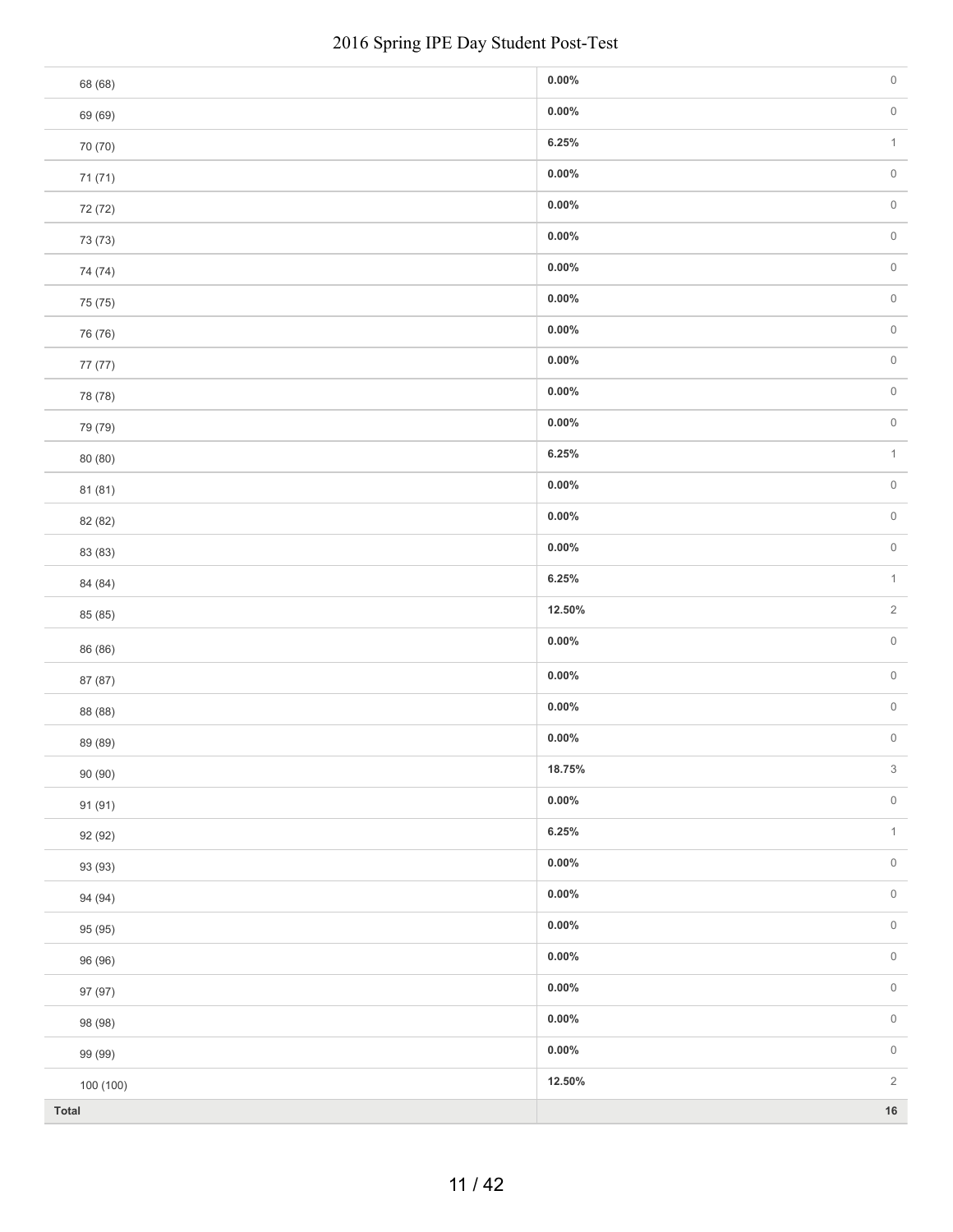| <b>Basic Statistics</b> |         |               |       |                           |
|-------------------------|---------|---------------|-------|---------------------------|
| <b>Minimum</b>          | Maximum | <b>Median</b> | Mean  | <b>Standard Deviation</b> |
| 2.00                    | 100.00  | 84.50         | 68.44 | 32.48                     |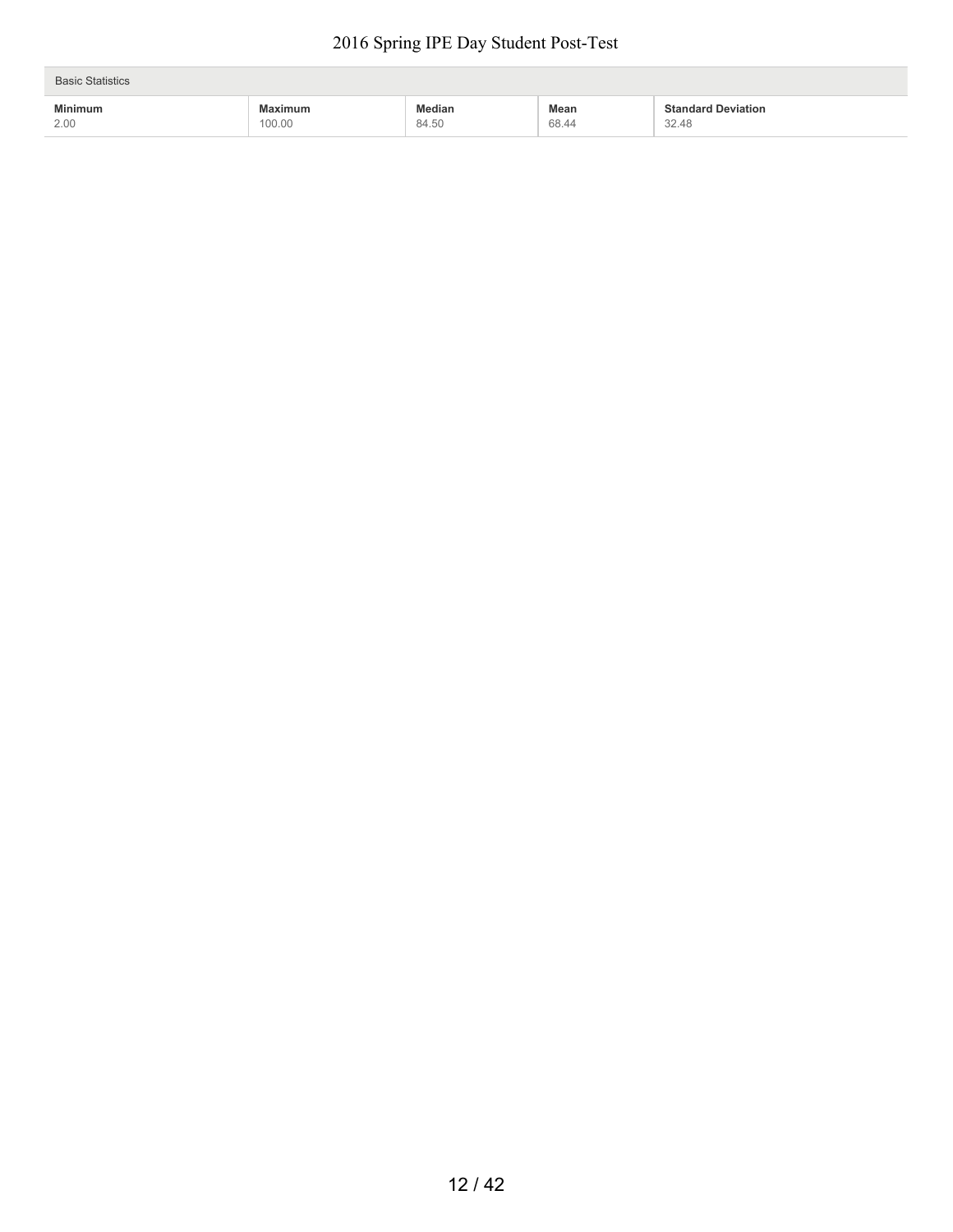# **Q4 How confident are you in your ability to identify the various healthcare providers' roles and their respective responsibilities?**

**Answered: 16 Skipped: 0**

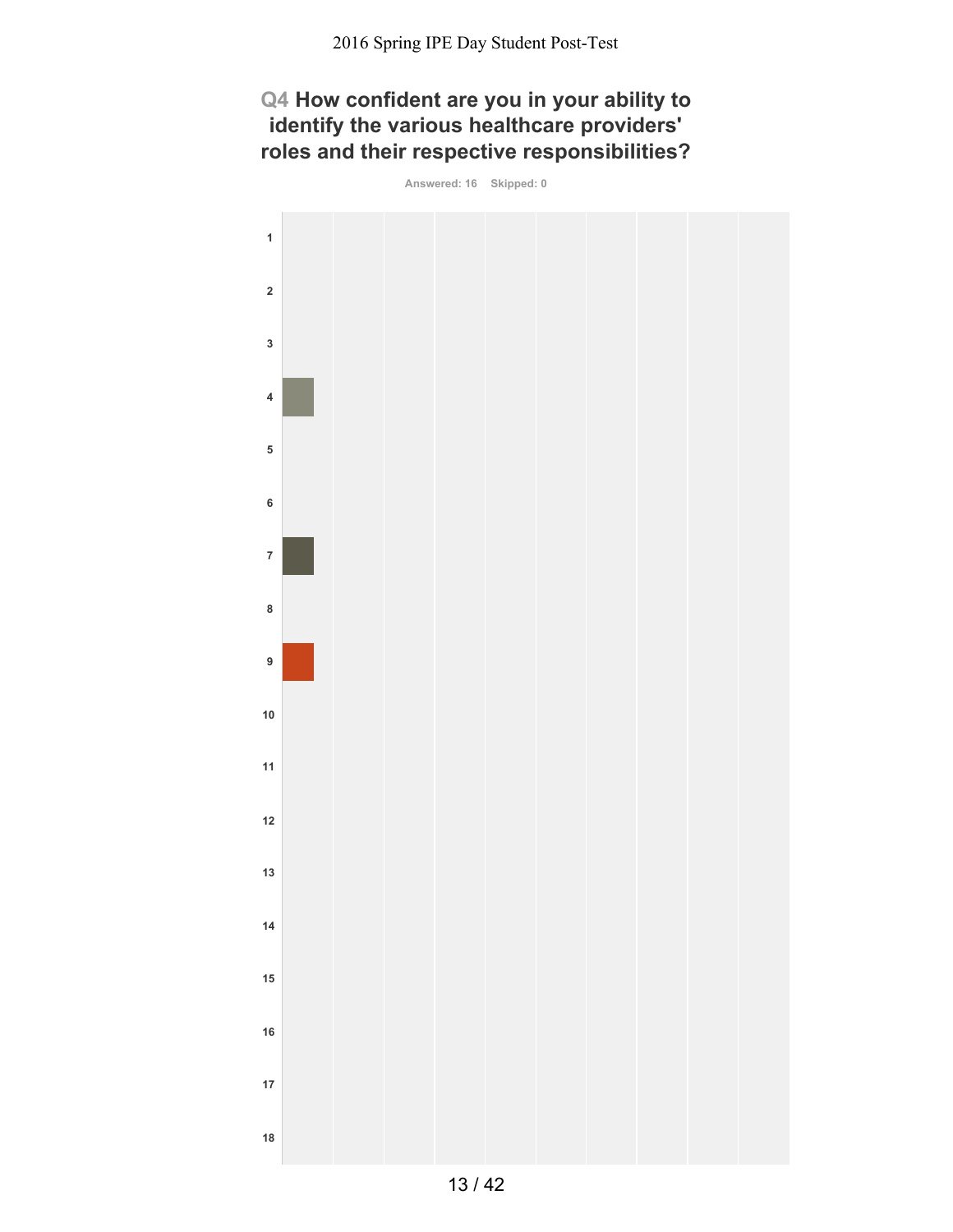| $19\,$     |  |  |  |  |  |
|------------|--|--|--|--|--|
| ${\bf 20}$ |  |  |  |  |  |
| 21         |  |  |  |  |  |
| 22         |  |  |  |  |  |
| 23         |  |  |  |  |  |
| ${\bf 24}$ |  |  |  |  |  |
| ${\bf 25}$ |  |  |  |  |  |
| ${\bf 26}$ |  |  |  |  |  |
| ${\bf 27}$ |  |  |  |  |  |
| 28         |  |  |  |  |  |
| 29         |  |  |  |  |  |
| 30         |  |  |  |  |  |
| 31         |  |  |  |  |  |
| ${\bf 32}$ |  |  |  |  |  |
| 33         |  |  |  |  |  |
| 34         |  |  |  |  |  |
| 35         |  |  |  |  |  |
| 36         |  |  |  |  |  |
| 37         |  |  |  |  |  |
| 38         |  |  |  |  |  |
| 39         |  |  |  |  |  |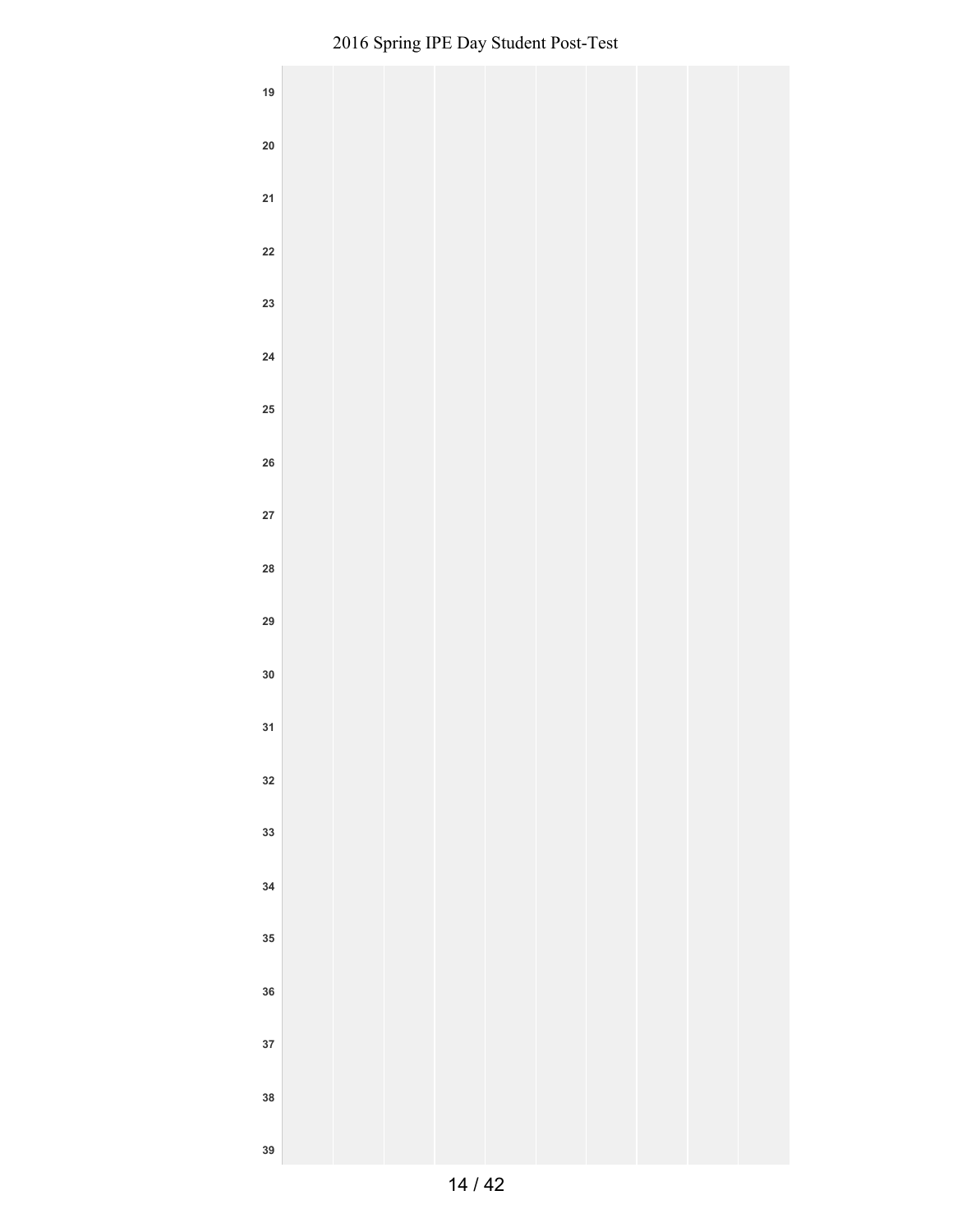| ${\bf 40}$ |  |  |  |  |  |
|------------|--|--|--|--|--|
| 41         |  |  |  |  |  |
| 42         |  |  |  |  |  |
| 43         |  |  |  |  |  |
| $\bf 44$   |  |  |  |  |  |
| $\bf 45$   |  |  |  |  |  |
| 46         |  |  |  |  |  |
| 47         |  |  |  |  |  |
| 48<br>49   |  |  |  |  |  |
| ${\bf 50}$ |  |  |  |  |  |
| 51         |  |  |  |  |  |
| 52         |  |  |  |  |  |
| 53         |  |  |  |  |  |
| ${\bf 54}$ |  |  |  |  |  |
| 55         |  |  |  |  |  |
| 56         |  |  |  |  |  |
| 57         |  |  |  |  |  |
| 58         |  |  |  |  |  |
| 59         |  |  |  |  |  |
| <b>CO</b>  |  |  |  |  |  |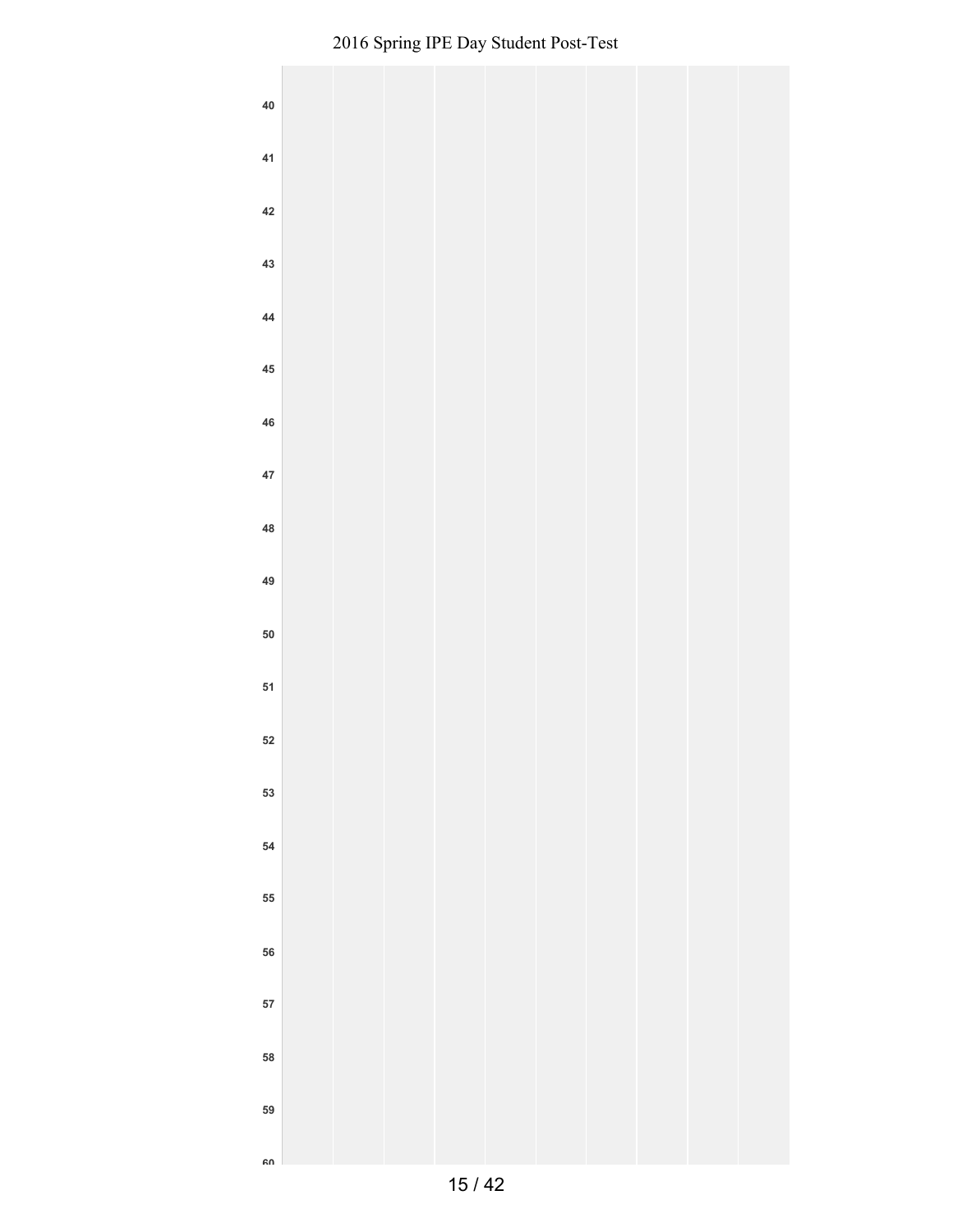

Spring IPE Day Student Post-Test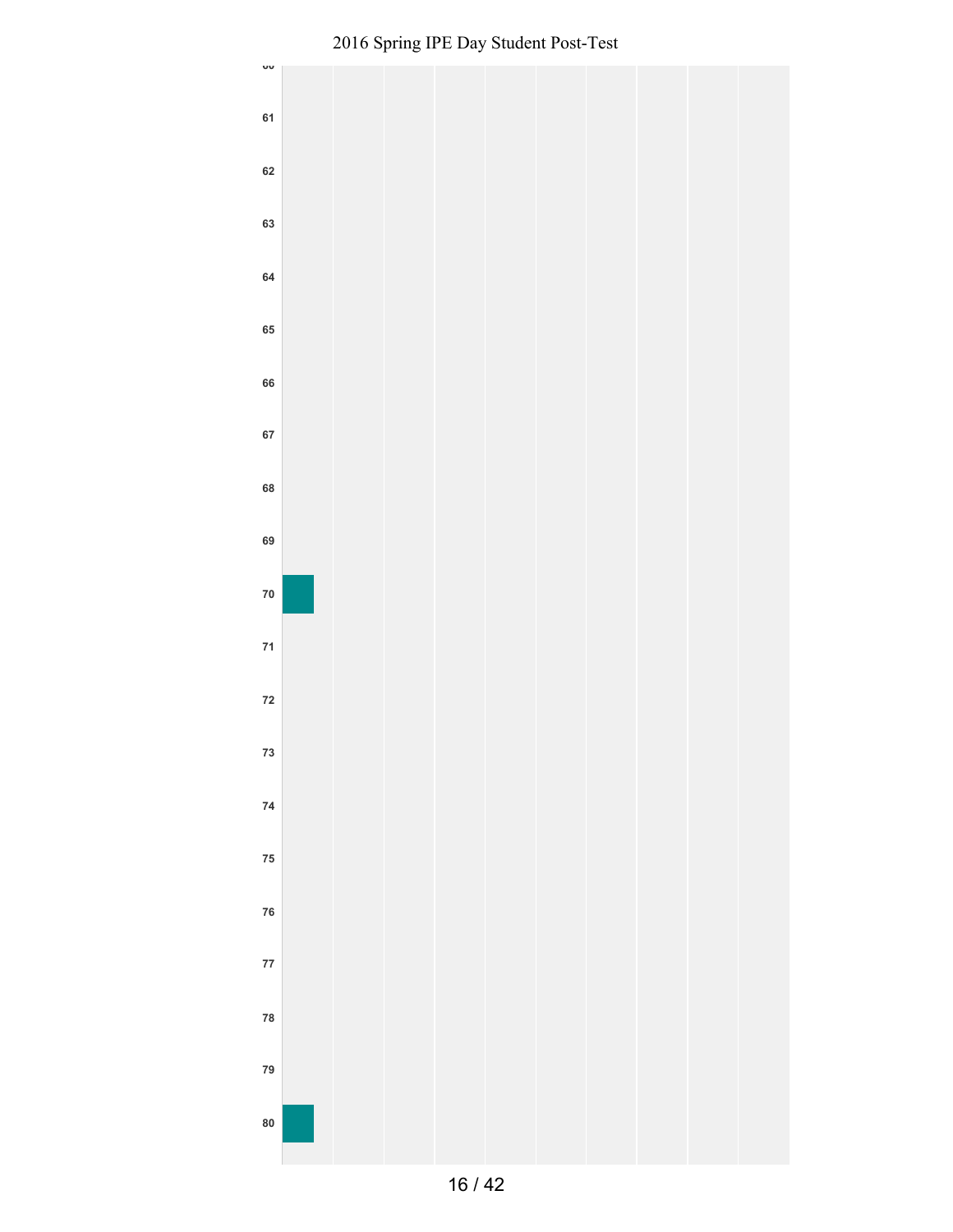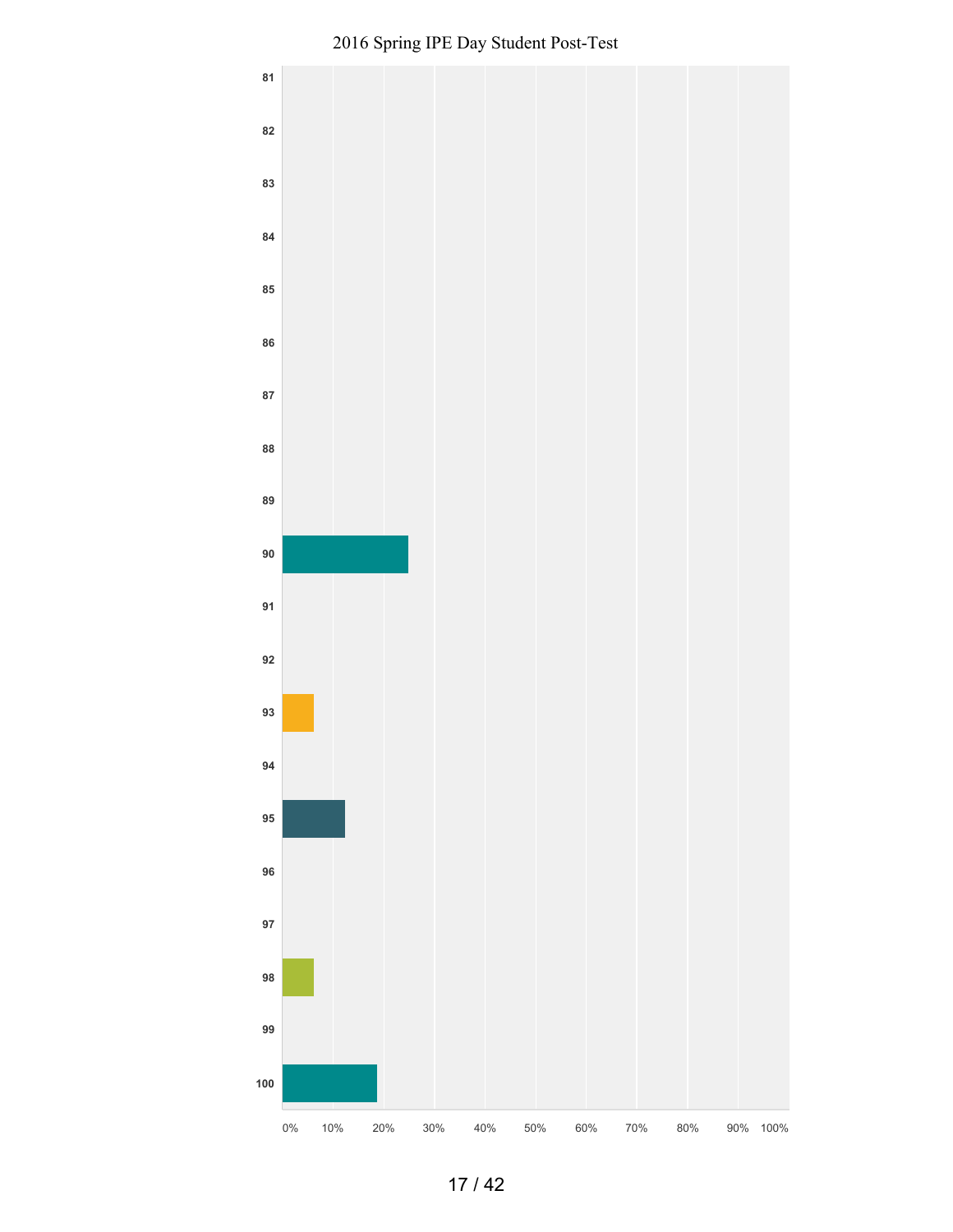#### dent Post-Test

| <b>Answer Choices</b> | Responses |                     |
|-----------------------|-----------|---------------------|
| 1(1)                  | $0.00\%$  | $\,0\,$             |
| 2(2)                  | $0.00\%$  | $\mathsf{O}\xspace$ |
| 3(3)                  | $0.00\%$  | $\,0\,$             |
| 4(4)                  | 6.25%     | $\mathbf{1}$        |
| $5(5)$                | $0.00\%$  | $\mathsf{O}\xspace$ |
| 6(6)                  | $0.00\%$  | $\,0\,$             |
| 7(7)                  | 6.25%     | $\mathbf{1}$        |
| 8(8)                  | $0.00\%$  | $\mathsf{O}\xspace$ |
| 9(9)                  | 6.25%     | $\mathbf{1}$        |
| 10(10)                | $0.00\%$  | $\,0\,$             |
| 11(11)                | $0.00\%$  | $\,0\,$             |
| 12(12)                | $0.00\%$  | $\,0\,$             |
| 13(13)                | $0.00\%$  | $\,0\,$             |
| 14(14)                | $0.00\%$  |                     |
| 15(15)                | $0.00\%$  | $\,0\,$             |
| 16 (16)               | $0.00\%$  | $\,0\,$             |
| 17(17)                | $0.00\%$  | $\,0\,$             |
| 18 (18)               | $0.00\%$  | $\,0\,$             |
| 19 (19)               | $0.00\%$  | $\,0\,$             |
|                       | $0.00\%$  |                     |
| 20 (20)               |           |                     |
| 21(21)                | $0.00\%$  | $\,0\,$             |
| 22 (22)               | $0.00\%$  | $\,0\,$             |
| 23 (23)               | $0.00\%$  | $\,0\,$             |
| 24 (24)               | $0.00\%$  | $\,0\,$             |
| 25(25)                | $0.00\%$  |                     |
| 26 (26)               | $0.00\%$  | $\,0\,$             |
| 27(27)                | $0.00\%$  | $\,0\,$             |
| 28 (28)               | $0.00\%$  |                     |
| 29 (29)               | $0.00\%$  |                     |
| 30(30)                | $0.00\%$  | $\,0\,$             |
| 31(31)                | $0.00\%$  |                     |
| 32 (32)               | $0.00\%$  | $\,0\,$             |
| 33 (33)               | $0.00\%$  | $\,0\,$             |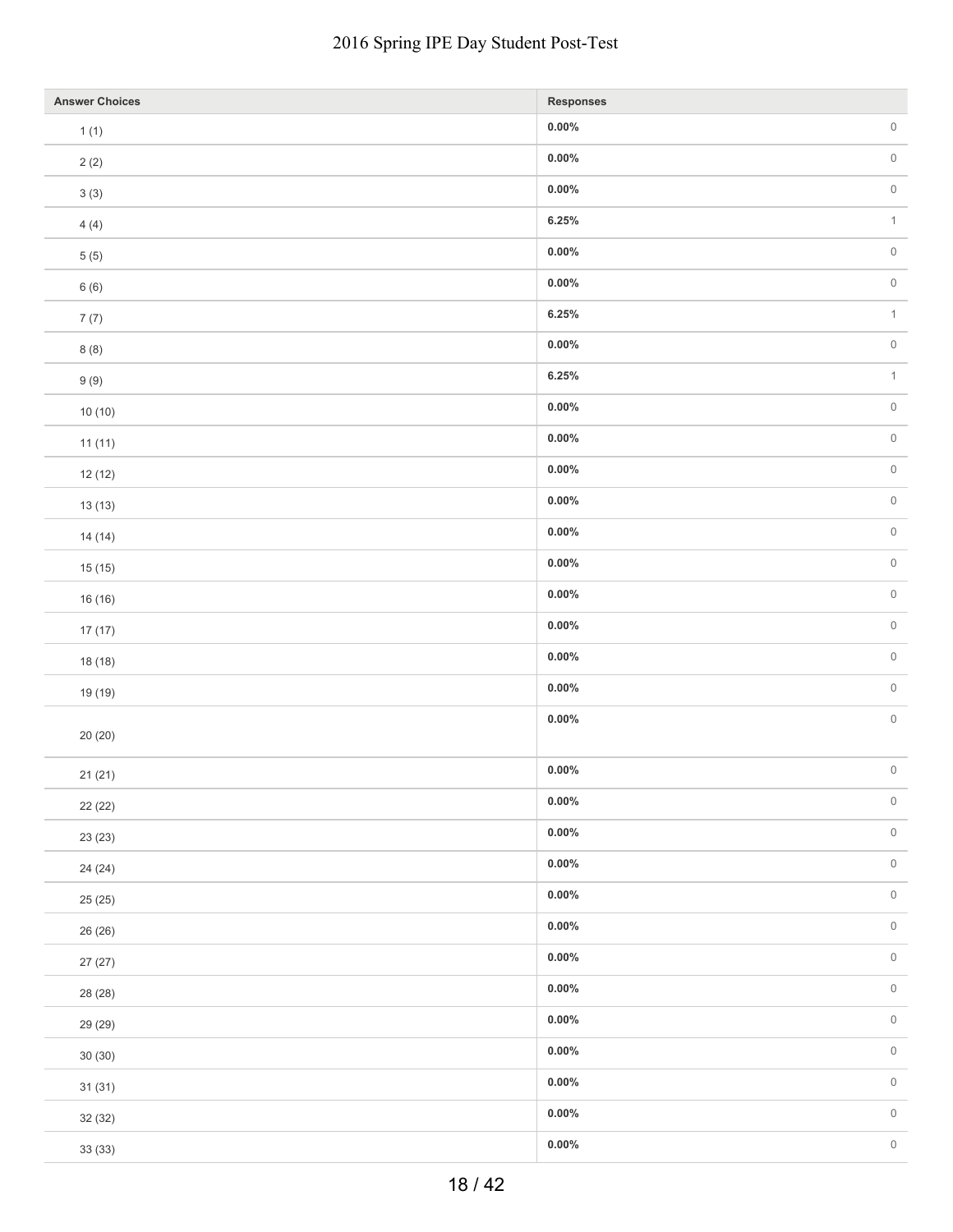|         | 2016 Spring IPE Day Student Post-Test |                     |
|---------|---------------------------------------|---------------------|
| 34 (34) | $0.00\%$                              | $\,0\,$             |
| 35 (35) | $0.00\%$                              | $\mathsf{O}\xspace$ |
| 36 (36) | $0.00\%$                              | $\,0\,$             |
| 37 (37) | $0.00\%$                              | $\,0\,$             |
| 38 (38) | $0.00\%$                              | $\mathsf{O}\xspace$ |
| 39 (39) | $0.00\%$                              | $\,0\,$             |
| 40(40)  | $0.00\%$                              | $\,0\,$             |
| 41(41)  | $0.00\%$                              | $\mathsf{O}\xspace$ |
| 42 (42) | $0.00\%$                              | $\,0\,$             |
| 43 (43) | $0.00\%$                              | $\,0\,$             |
| 44 (44) | $0.00\%$                              | $\,0\,$             |
| 45 (45) | $0.00\%$                              | $\,0\,$             |
| 46 (46) | $0.00\%$                              | $\mathsf{O}\xspace$ |
| 47 (47) | $0.00\%$                              | $\,0\,$             |
| 48 (48) | $0.00\%$                              | $\,0\,$             |
| 49 (49) | $0.00\%$                              | $\mathsf{O}\xspace$ |
| 50(50)  | $0.00\%$                              | $\,0\,$             |
| 51(51)  | $0.00\%$                              | $\,0\,$             |
| 52 (52) | $0.00\%$                              | $\mathsf{O}\xspace$ |
| 53 (53) | $0.00\%$                              | $\mathsf{O}\xspace$ |
| 54 (54) | $0.00\%$                              | $\,0\,$             |
| 55 (55) | $0.00\%$                              | $\mathsf{O}\xspace$ |
| 56 (56) | $0.00\%$                              | $\mathsf{O}\xspace$ |
| 57 (57) | $0.00\%$                              | $\,0\,$             |
| 58 (58) | $0.00\%$                              | $\mathsf{O}\xspace$ |
| 59 (59) | $0.00\%$                              | $\,0\,$             |
| 60 (60) | $0.00\%$                              | $\,0\,$             |
| 61(61)  | $0.00\%$                              | $\mathsf{O}\xspace$ |
| 62 (62) | $0.00\%$                              | $\,0\,$             |
| 63 (63) | $0.00\%$                              | $\,0\,$             |
| 64 (64) | $0.00\%$                              | $\mathsf{O}\xspace$ |
| 65 (65) | $0.00\%$                              | $\,0\,$             |
| 66 (66) | $0.00\%$                              | $\mathsf{O}\xspace$ |
| 67 (67) | $0.00\%$                              | $\mathsf{O}\xspace$ |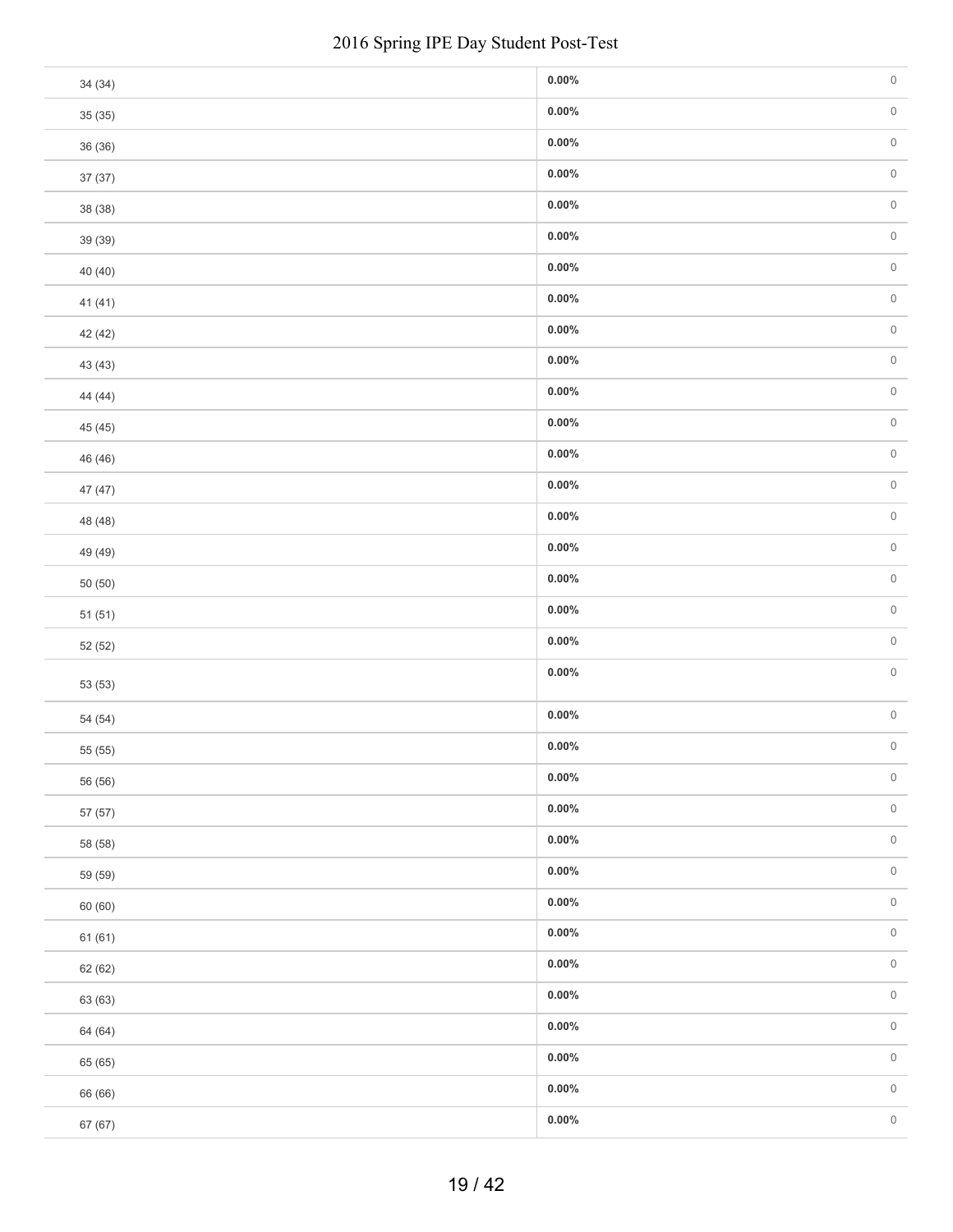|           | 2016 Spring IPE Day Student Post-Test |                           |
|-----------|---------------------------------------|---------------------------|
| 68 (68)   | $0.00\%$                              | $\mathsf{O}$              |
| 69 (69)   | $0.00\%$                              | $\mathsf{O}\xspace$       |
| 70 (70)   | 6.25%                                 | $\,1\,$                   |
| 71 (71)   | $0.00\%$                              | $\mathsf{O}$              |
| 72 (72)   | $0.00\%$                              | $\mathsf{O}\xspace$       |
| 73 (73)   | $0.00\%$                              | $\mathsf{O}$              |
| 74 (74)   | $0.00\%$                              | $\mathsf{O}$              |
| 75 (75)   | $0.00\%$                              | $\,0\,$                   |
| 76 (76)   | $0.00\%$                              | $\,0\,$                   |
| 77 (77)   | $0.00\%$                              | $\mathsf{O}\xspace$       |
| 78 (78)   | $0.00\%$                              | $\,0\,$                   |
| 79 (79)   | $0.00\%$                              | $\,0\,$                   |
| 80 (80)   | 6.25%                                 | $\mathbf{1}$              |
| 81 (81)   | $0.00\%$                              | $\,0\,$                   |
| 82 (82)   | $0.00\%$                              | $\,0\,$                   |
| 83 (83)   | $0.00\%$                              | $\mathsf{O}\xspace$       |
| 84 (84)   | $0.00\%$                              | $\,0\,$                   |
| 85 (85)   | $0.00\%$                              | $\,0\,$                   |
| 86 (86)   | $0.00\%$                              | $\mathsf{O}\xspace$       |
| 87 (87)   | $0.00\%$                              | $\mathsf{O}\xspace$       |
| 88 (88)   | $0.00\%$                              | $\,0\,$                   |
| 89 (89)   | $0.00\%$                              | $\overline{0}$            |
| 90 (90)   | 25.00%                                | $\overline{4}$            |
| 91 (91)   | $0.00\%$                              | $\mathsf{O}\xspace$       |
| 92 (92)   | $0.00\%$                              | $\mathbb O$               |
| 93 (93)   | 6.25%                                 | $\,1\,$                   |
| 94 (94)   | $0.00\%$                              | $\mathsf{O}\xspace$       |
| 95 (95)   | 12.50%                                | $\sqrt{2}$                |
| 96 (96)   | $0.00\%$                              | $\mathsf{O}\xspace$       |
| 97 (97)   | $0.00\%$                              | $\mathsf{O}\xspace$       |
| 98 (98)   | 6.25%                                 | $\mathbf{1}$              |
| 99 (99)   | $0.00\%$                              | $\mathbb O$               |
| 100 (100) | 18.75%                                | $\ensuremath{\mathsf{3}}$ |
| Total     |                                       | $16\,$                    |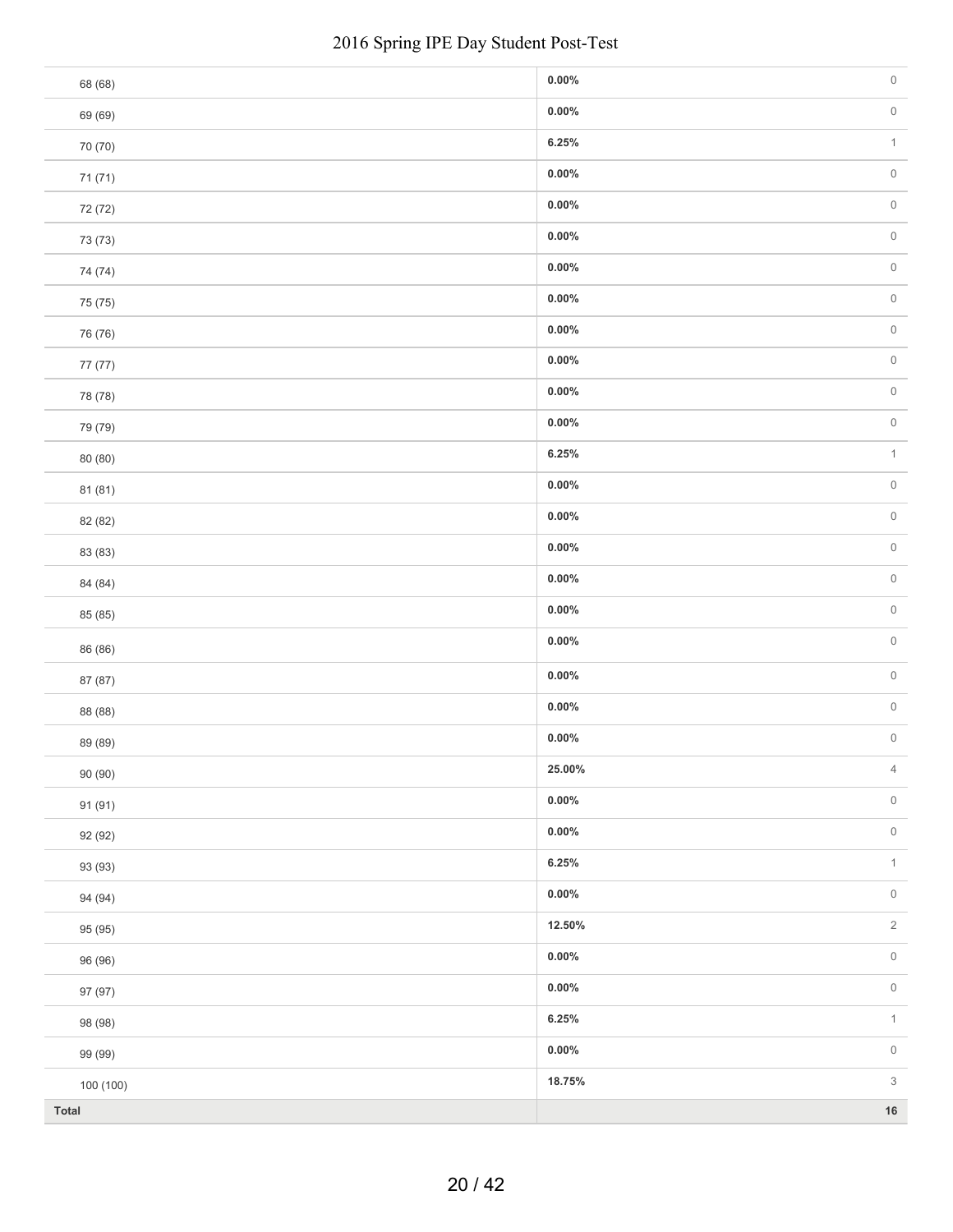| <b>Basic Statistics</b> |         |        |             |                           |
|-------------------------|---------|--------|-------------|---------------------------|
| <b>Minimum</b>          | Maximum | Median | <b>Mean</b> | <b>Standard Deviation</b> |
| 4.00                    | 100.00  | 90.00  | 75.69       | 34.00                     |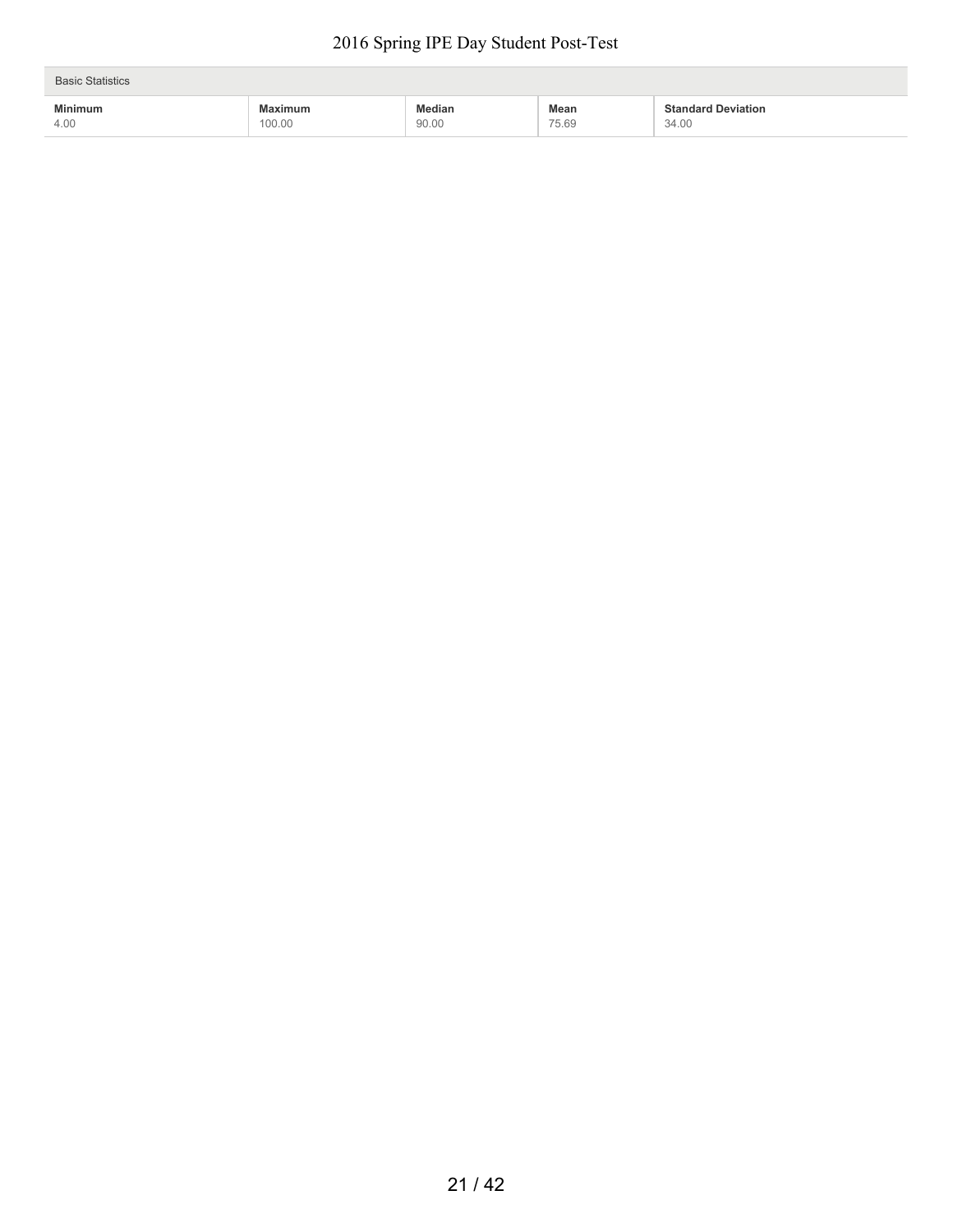# **Q5 How confident are you in your ability to communicate effectively with a wide variety of healthcare professionals in a collaborative practice setting?**

**Answered: 16 Skipped: 0**

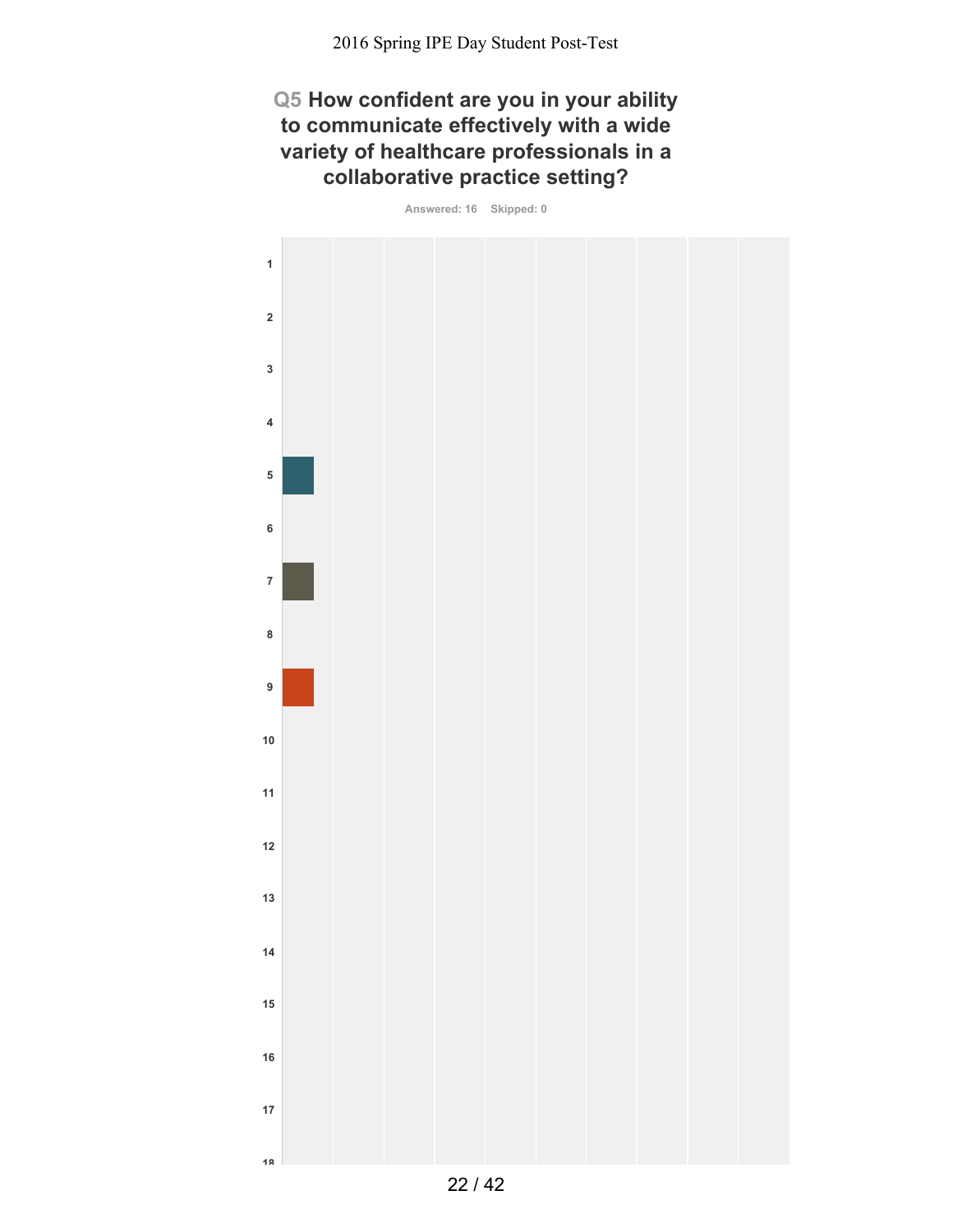#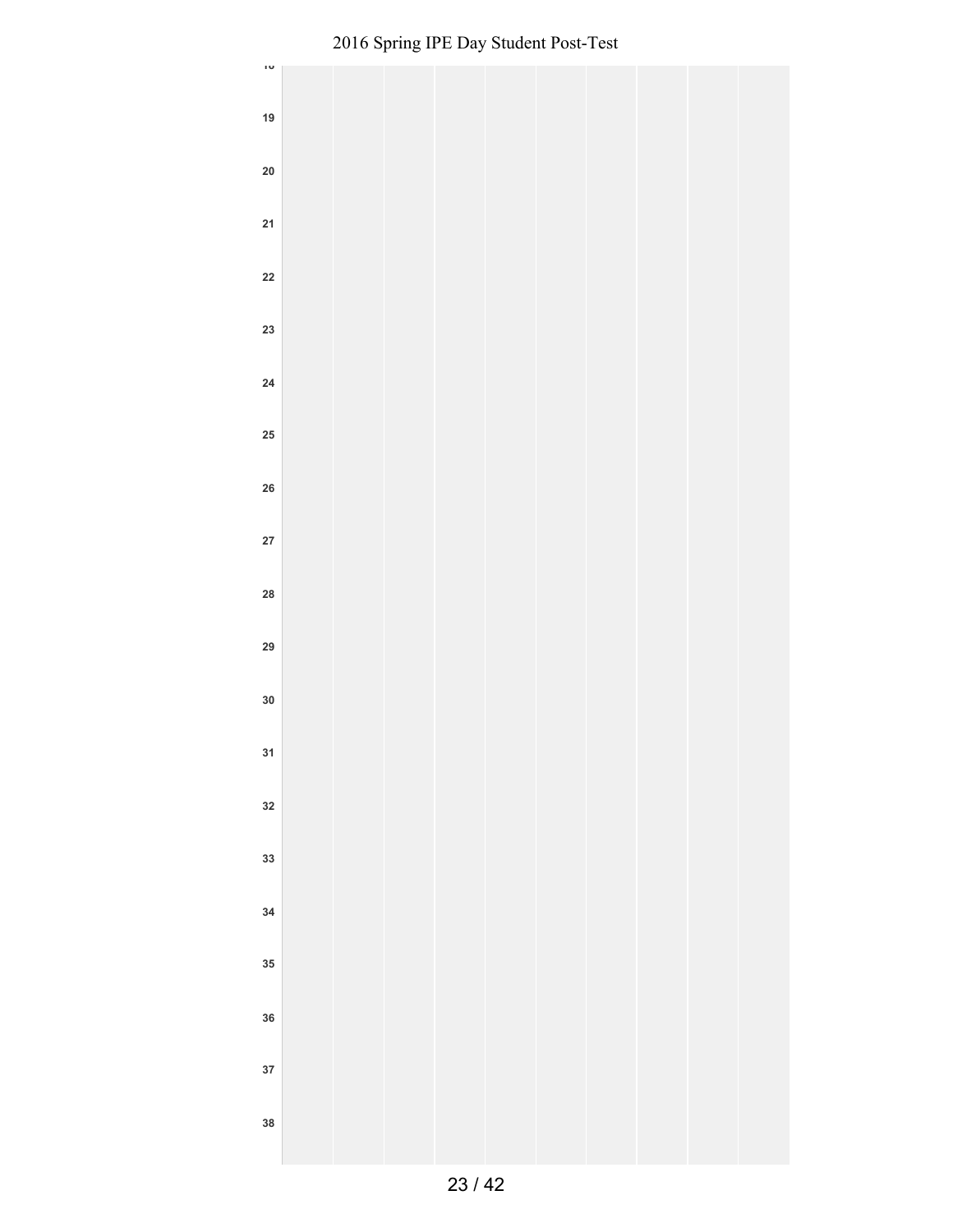| 39         |  |  |  |  |  |
|------------|--|--|--|--|--|
| 40         |  |  |  |  |  |
| 41         |  |  |  |  |  |
| 42         |  |  |  |  |  |
| 43         |  |  |  |  |  |
| $\bf 44$   |  |  |  |  |  |
| 45         |  |  |  |  |  |
| 46         |  |  |  |  |  |
| 47         |  |  |  |  |  |
| 48         |  |  |  |  |  |
| 49         |  |  |  |  |  |
| ${\bf 50}$ |  |  |  |  |  |
| 51         |  |  |  |  |  |
| 52         |  |  |  |  |  |
| 53         |  |  |  |  |  |
| ${\bf 54}$ |  |  |  |  |  |
| 55         |  |  |  |  |  |
| 56         |  |  |  |  |  |
| 57         |  |  |  |  |  |
| 58         |  |  |  |  |  |
| 59         |  |  |  |  |  |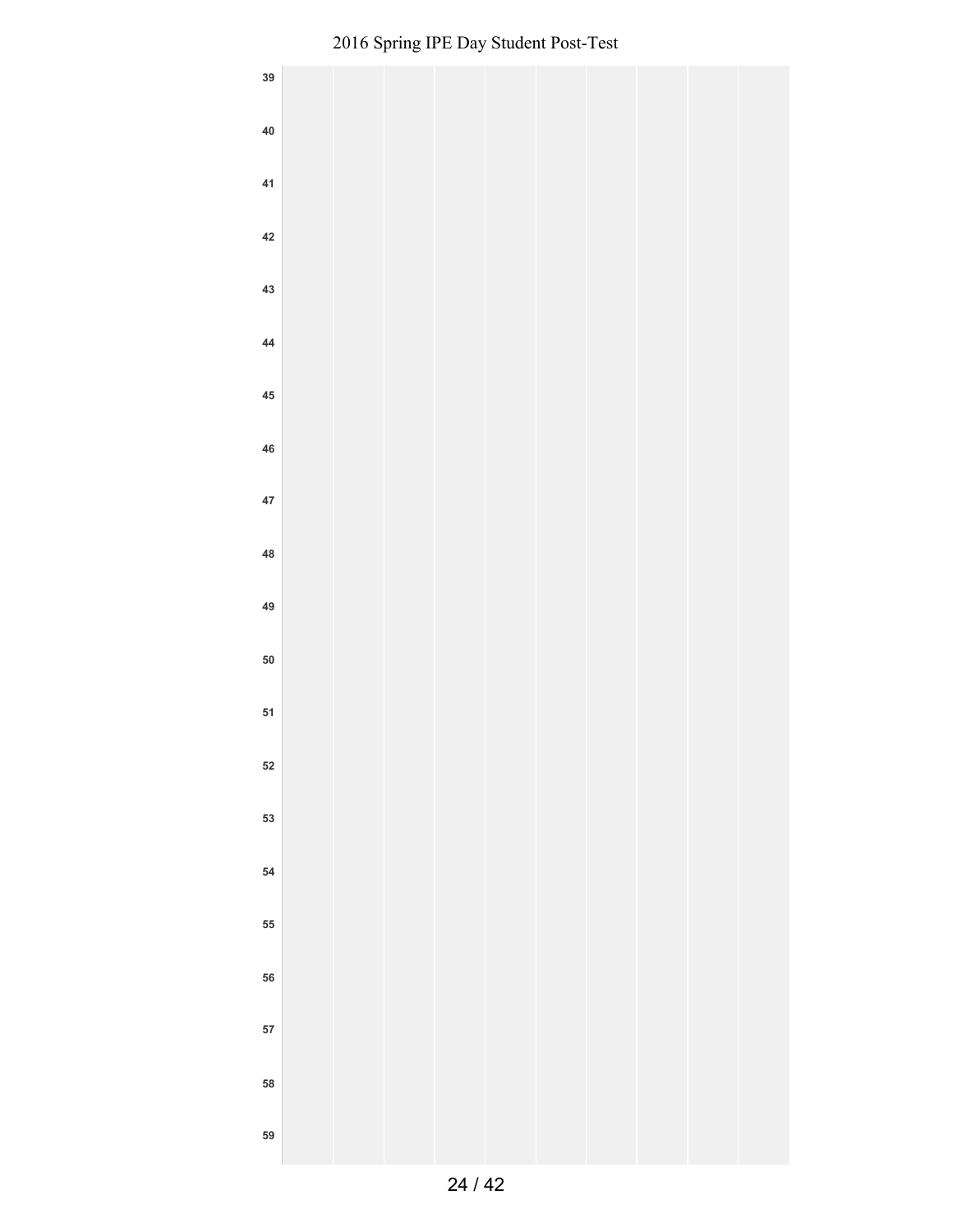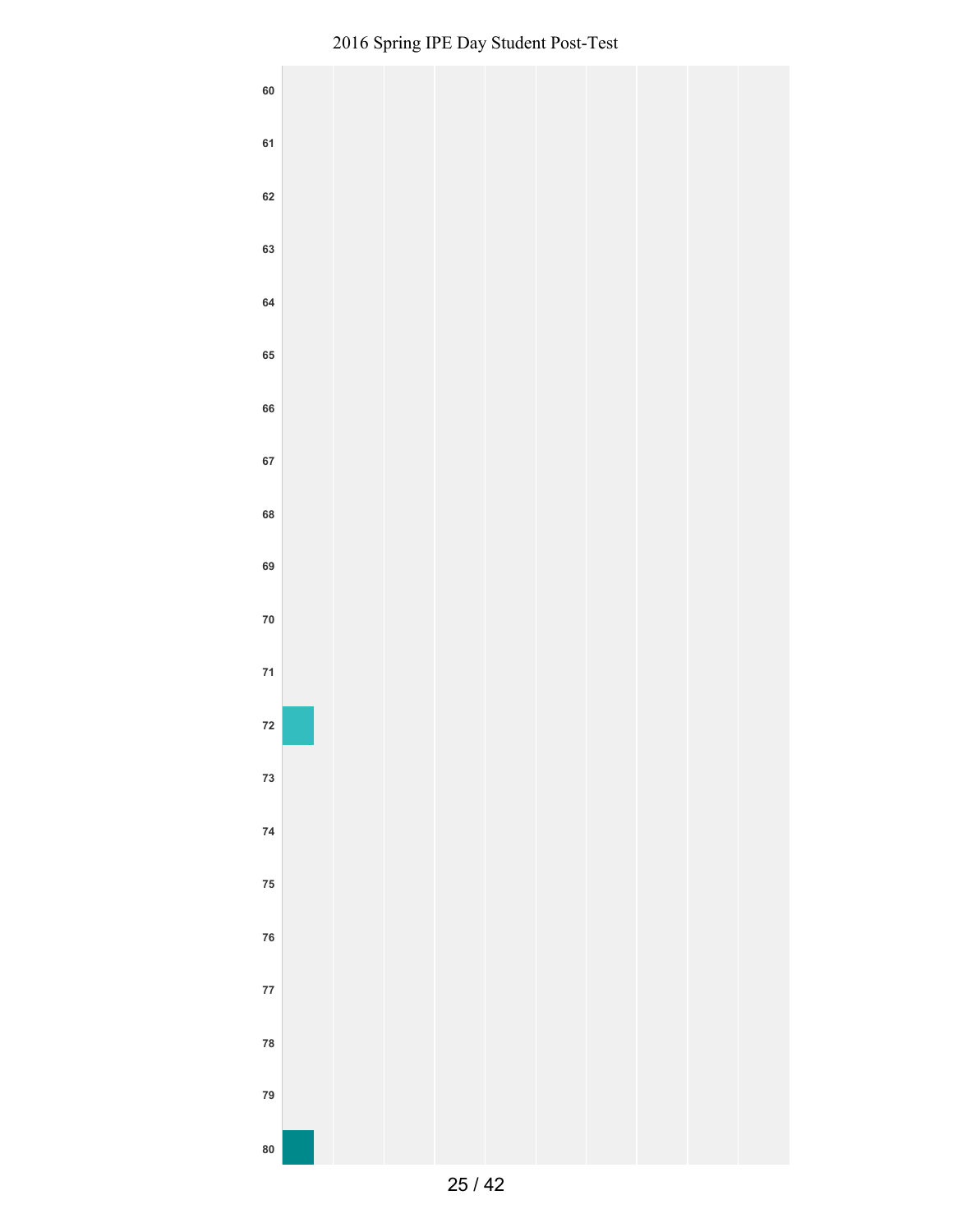

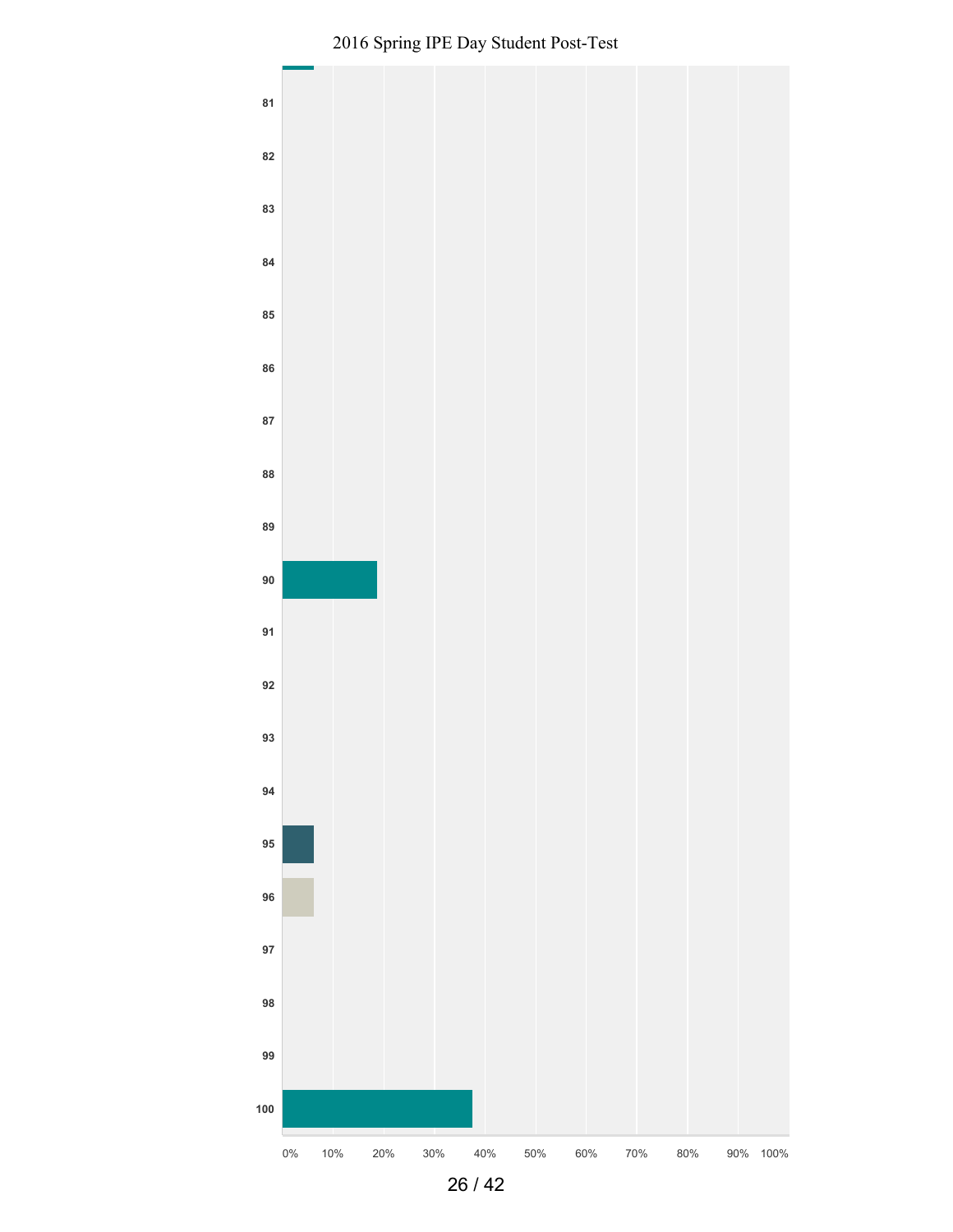#### dent Post-Test

| <b>Answer Choices</b> | Responses |  |
|-----------------------|-----------|--|
| 1(1)                  | $0.00\%$  |  |
| 2(2)                  | $0.00\%$  |  |
| 3(3)                  | $0.00\%$  |  |
| 4(4)                  | $0.00\%$  |  |
| $5(5)$                | 6.25%     |  |
| 6(6)                  | $0.00\%$  |  |
| 7(7)                  | 6.25%     |  |
| 8(8)                  | $0.00\%$  |  |
| 9(9)                  | 6.25%     |  |
| 10(10)                | $0.00\%$  |  |
| 11(11)                | $0.00\%$  |  |
| 12(12)                | $0.00\%$  |  |
| 13(13)                | $0.00\%$  |  |
| 14(14)                | $0.00\%$  |  |
| 15(15)                | $0.00\%$  |  |
| 16 (16)               | $0.00\%$  |  |
| 17(17)                | $0.00\%$  |  |
| 18 (18)               | $0.00\%$  |  |
| 19 (19)               | $0.00\%$  |  |
| 20(20)                | $0.00\%$  |  |
| 21(21)                | $0.00\%$  |  |
| 22 (22)               | $0.00\%$  |  |
| 23 (23)               | $0.00\%$  |  |
| 24 (24)               | $0.00\%$  |  |
| 25(25)                | $0.00\%$  |  |
| 26 (26)               | $0.00\%$  |  |
| 27(27)                | $0.00\%$  |  |
| 28 (28)               | $0.00\%$  |  |
| 29 (29)               | $0.00\%$  |  |
| 30(30)                | $0.00\%$  |  |
| 31(31)                | $0.00\%$  |  |
| 32 (32)               | $0.00\%$  |  |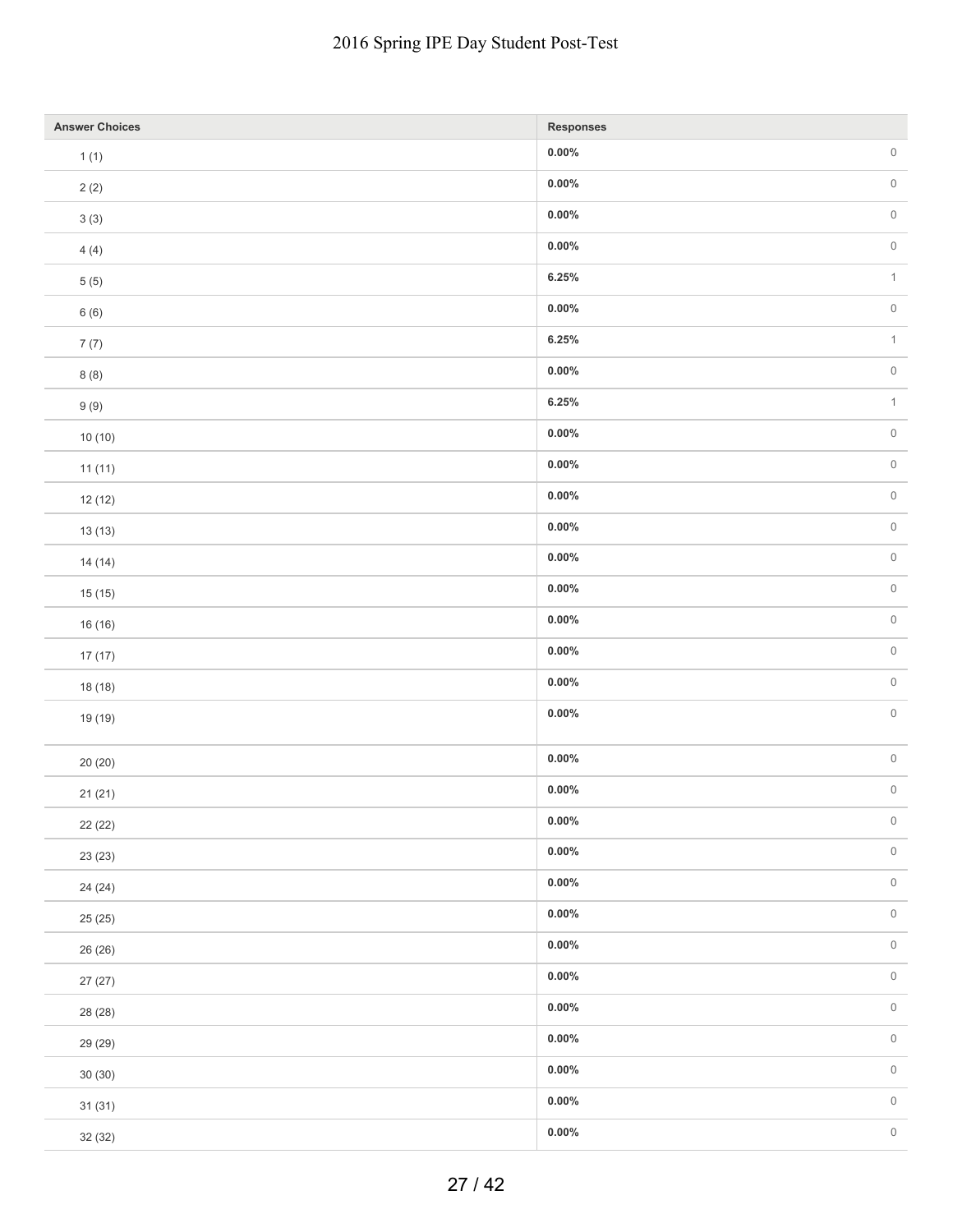| 33 (33) | $0.00\%$ | $\,0\,$             |
|---------|----------|---------------------|
| 34 (34) | $0.00\%$ | $\mathsf{O}\xspace$ |
| 35 (35) | $0.00\%$ | $\,0\,$             |
| 36 (36) | $0.00\%$ | $\,0\,$             |
| 37 (37) | $0.00\%$ | $\mathsf{O}\xspace$ |
| 38 (38) | $0.00\%$ | $\,0\,$             |
| 39 (39) | $0.00\%$ | $\mathsf{O}$        |
| 40 (40) | $0.00\%$ | $\mathsf{O}\xspace$ |
| 41 (41) | $0.00\%$ | $\,0\,$             |
| 42 (42) | $0.00\%$ | $\,0\,$             |
| 43 (43) | $0.00\%$ | $\,0\,$             |
| 44 (44) | $0.00\%$ | $\,0\,$             |
| 45 (45) | $0.00\%$ | $\mathsf{O}\xspace$ |
| 46 (46) | $0.00\%$ | $\,0\,$             |
| 47 (47) | $0.00\%$ | $\,0\,$             |
| 48 (48) | $0.00\%$ | $\mathsf{O}\xspace$ |
| 49 (49) | $0.00\%$ | $\,0\,$             |
| 50(50)  | $0.00\%$ | $\,0\,$             |
| 51(51)  | $0.00\%$ | $\,0\,$             |
| 52 (52) | $0.00\%$ | $\mathsf{O}\xspace$ |
| 53 (53) | $0.00\%$ | $\mathsf{O}\xspace$ |
| 54 (54) | $0.00\%$ | $\,0\,$             |
| 55 (55) | $0.00\%$ | $\,0\,$             |
| 56 (56) | $0.00\%$ | $\mathsf{O}\xspace$ |
| 57 (57) | $0.00\%$ | $\mathsf{O}$        |
| 58 (58) | $0.00\%$ | $\,0\,$             |
| 59 (59) | $0.00\%$ | $\mathsf{O}\xspace$ |
| 60 (60) | $0.00\%$ | $\mathsf{O}$        |
| 61(61)  | $0.00\%$ | $\,0\,$             |
| 62 (62) | $0.00\%$ | $\mathsf{O}\xspace$ |
| 63 (63) | $0.00\%$ | $\mathsf{O}$        |
| 64 (64) | $0.00\%$ | $\,0\,$             |
| 65 (65) | $0.00\%$ | $\,0\,$             |
| 66 (66) | $0.00\%$ | $\mathbb O$         |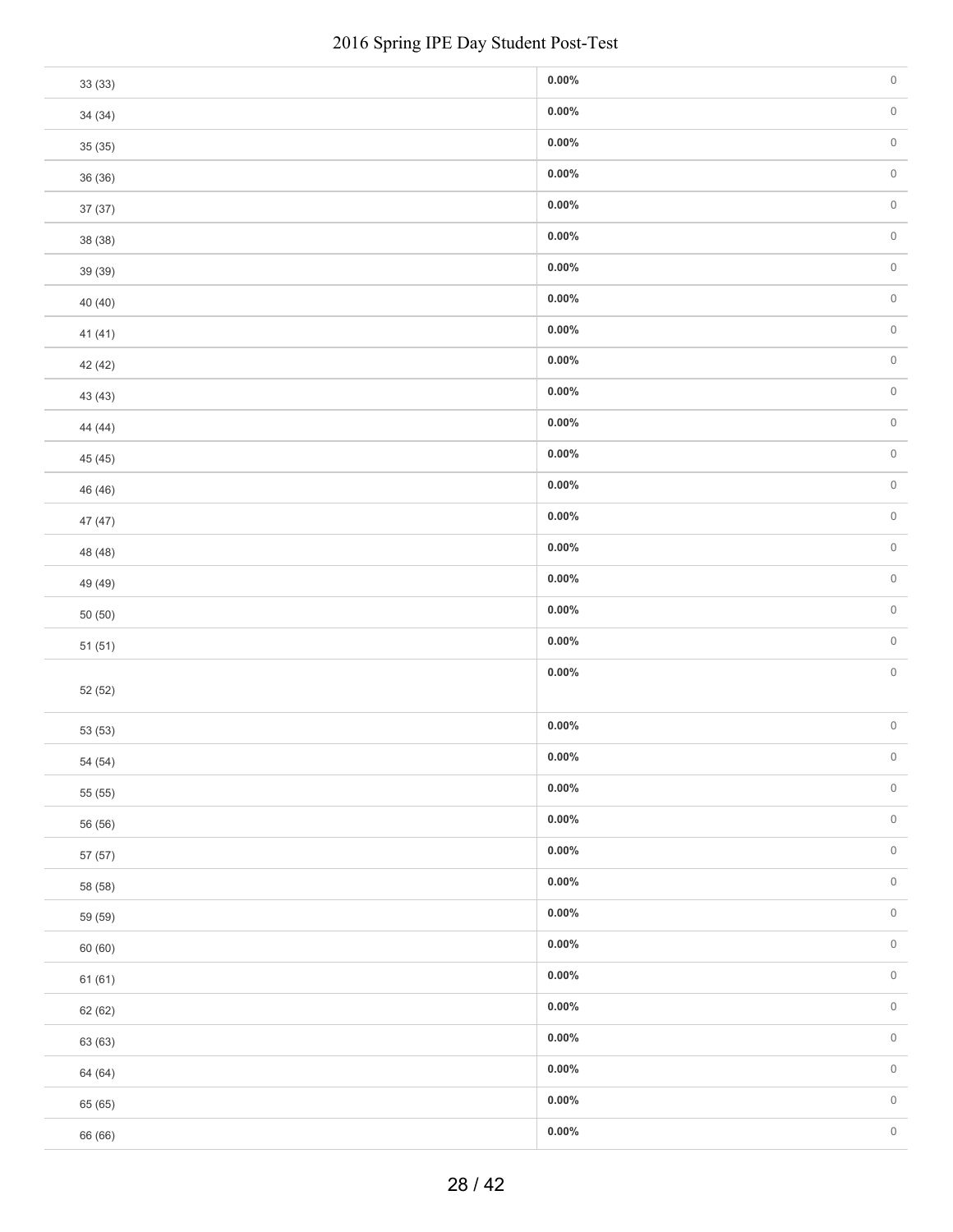|           | 2016 Spring IPE Day Student Post-Test |          |                     |
|-----------|---------------------------------------|----------|---------------------|
| 67 (67)   |                                       | $0.00\%$ | $\mathsf{O}\xspace$ |
| 68 (68)   |                                       | $0.00\%$ | $\mathsf{O}\xspace$ |
| 69 (69)   |                                       | $0.00\%$ | $\mathsf{O}\xspace$ |
| 70 (70)   |                                       | $0.00\%$ | $\mathsf{O}\xspace$ |
| 71 (71)   |                                       | $0.00\%$ | $\mathsf{O}\xspace$ |
| 72 (72)   |                                       | 6.25%    | $\uparrow$          |
| 73 (73)   |                                       | $0.00\%$ | $\mathsf{O}\xspace$ |
| 74 (74)   |                                       | $0.00\%$ | $\mathsf{O}\xspace$ |
| 75 (75)   |                                       | $0.00\%$ | $\mathsf{O}\xspace$ |
| 76 (76)   |                                       | $0.00\%$ | $\mathsf{O}\xspace$ |
| 77 (77)   |                                       | $0.00\%$ | $\mathsf{O}\xspace$ |
| 78 (78)   |                                       | $0.00\%$ | $\mathsf{O}\xspace$ |
| 79 (79)   |                                       | $0.00\%$ | $\mathsf{O}\xspace$ |
| 80 (80)   |                                       | 6.25%    | $\,1\,$             |
| 81 (81)   |                                       | $0.00\%$ | $\mathsf{O}\xspace$ |
| 82 (82)   |                                       | $0.00\%$ | $\mathsf{O}\xspace$ |
| 83 (83)   |                                       | $0.00\%$ | $\,0\,$             |
| 84 (84)   |                                       | $0.00\%$ | $\mathsf{O}\xspace$ |
| 85 (85)   |                                       | $0.00\%$ | $\mathsf{O}\xspace$ |
| 86 (86)   |                                       | $0.00\%$ | $\mathsf{O}\xspace$ |
| 87 (87)   |                                       | $0.00\%$ | $\mathsf{O}\xspace$ |
| 88 (88)   |                                       | $0.00\%$ | $\mathsf{O}\xspace$ |
| 89 (89)   |                                       | $0.00\%$ | $\mathsf{O}\xspace$ |
| 90 (90)   |                                       | 18.75%   | $\,$ 3 $\,$         |
| 91 (91)   |                                       | $0.00\%$ | $\mathsf{O}\xspace$ |
| 92 (92)   |                                       | $0.00\%$ | $\mathsf{O}\xspace$ |
| 93 (93)   |                                       | $0.00\%$ | $\mathsf{O}\xspace$ |
| 94 (94)   |                                       | $0.00\%$ | $\mathsf{O}\xspace$ |
| 95 (95)   |                                       | 6.25%    | $\uparrow$          |
| 96 (96)   |                                       | 6.25%    | $\,1\,$             |
| 97 (97)   |                                       | $0.00\%$ | $\mathsf{O}\xspace$ |
| 98 (98)   |                                       | $0.00\%$ | $\mathsf{O}\xspace$ |
| 99 (99)   |                                       | $0.00\%$ | $\,0\,$             |
| 100 (100) |                                       | 37.50%   | $\,6\,$             |
| Total     |                                       |          | $16\,$              |
|           | 29 / 42                               |          |                     |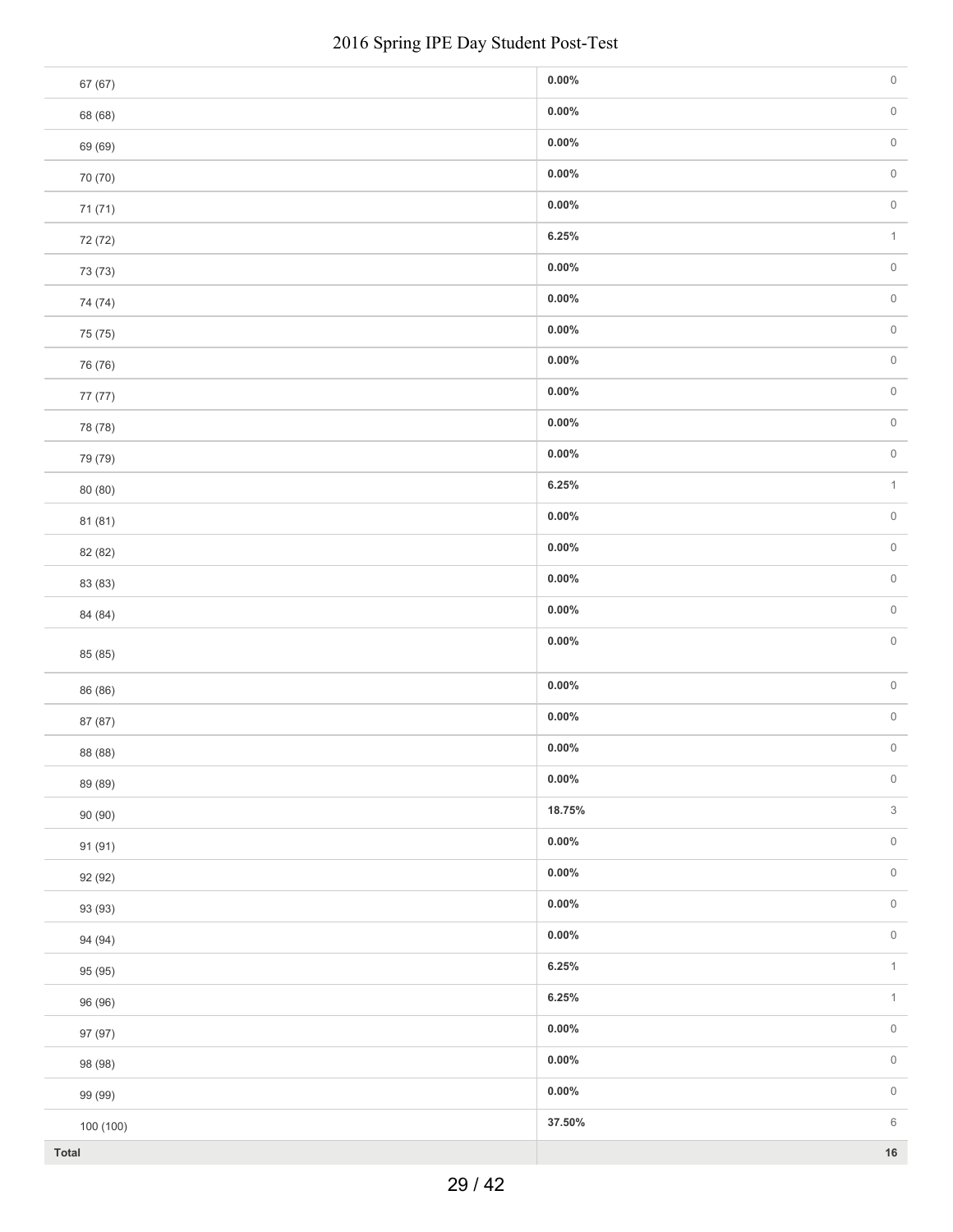| <b>Basic Statistics</b> |                          |                 |                       |                                    |
|-------------------------|--------------------------|-----------------|-----------------------|------------------------------------|
| <b>Minimum</b><br>5.00  | <b>Maximum</b><br>100.00 | Median<br>92.50 | Mean<br>77 19<br>1.10 | <b>Standard Deviation</b><br>34.56 |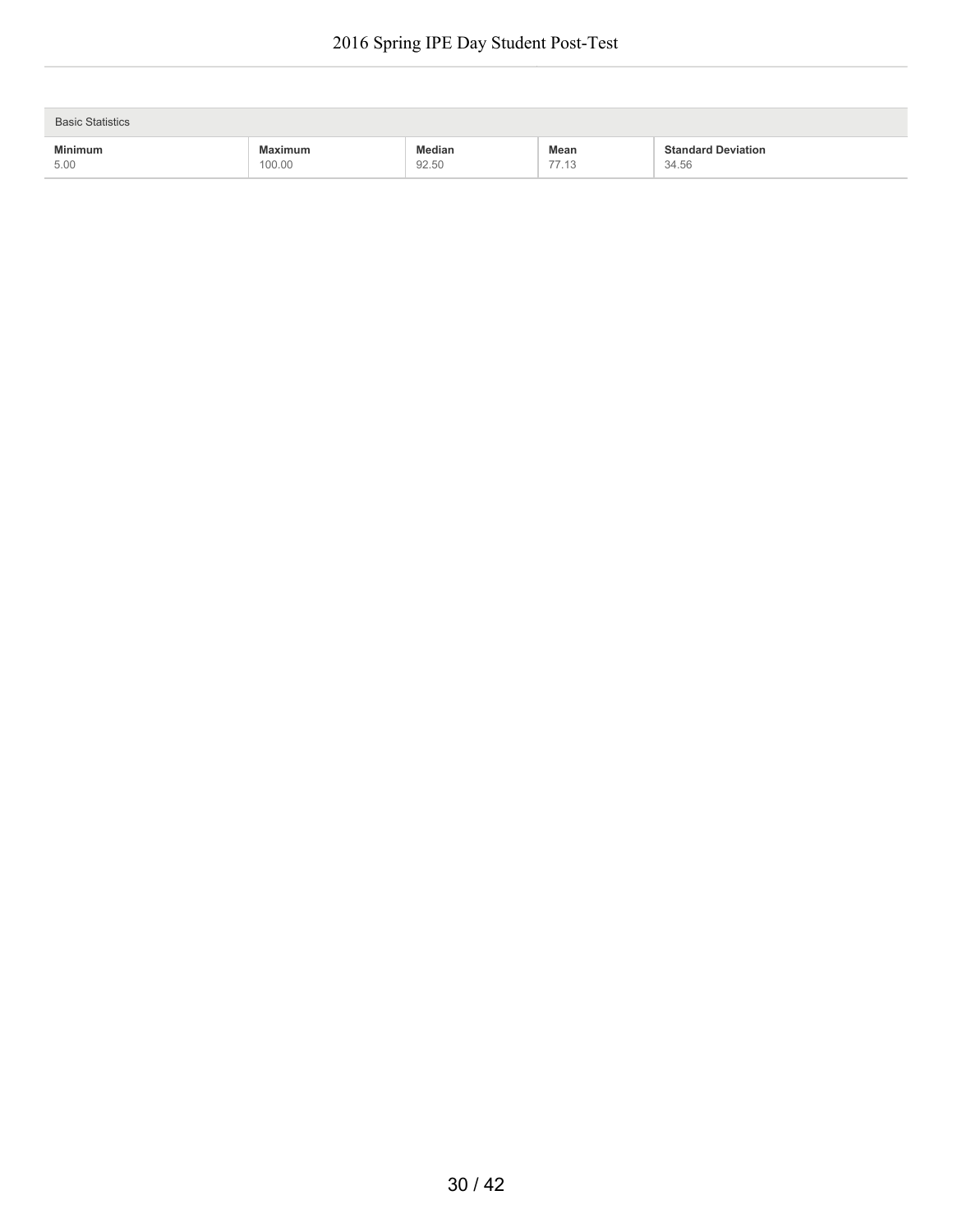# **Q6 How confident are you in your ability to work effectively within a team of other healthcare professionals?**

**Answered: 16 Skipped: 0**

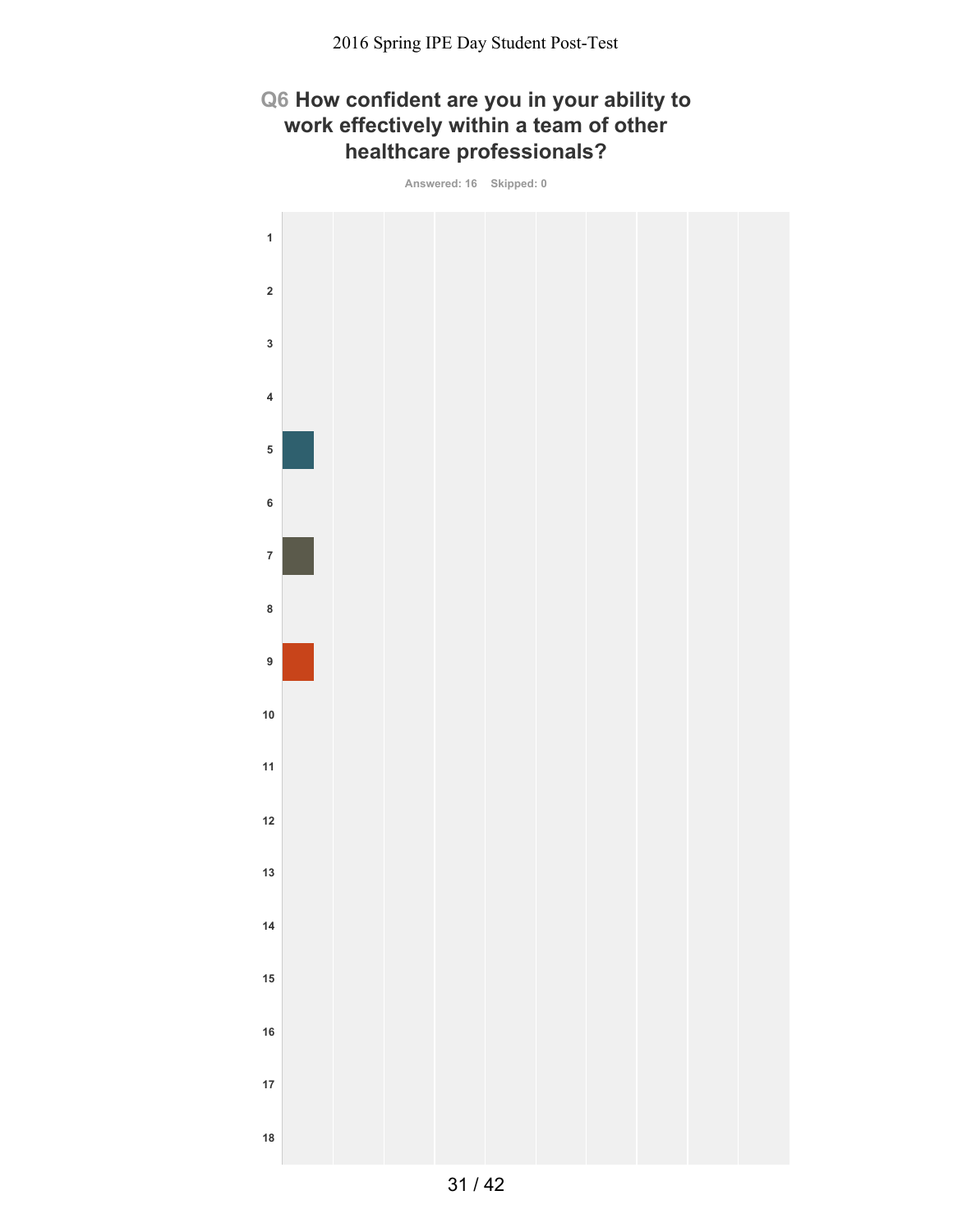| $19\,$     |  |  |  |  |  |
|------------|--|--|--|--|--|
| ${\bf 20}$ |  |  |  |  |  |
| 21         |  |  |  |  |  |
| ${\bf 22}$ |  |  |  |  |  |
| 23         |  |  |  |  |  |
| ${\bf 24}$ |  |  |  |  |  |
| ${\bf 25}$ |  |  |  |  |  |
| ${\bf 26}$ |  |  |  |  |  |
| ${\bf 27}$ |  |  |  |  |  |
| 28         |  |  |  |  |  |
| 29         |  |  |  |  |  |
| ${\bf 30}$ |  |  |  |  |  |
| 31         |  |  |  |  |  |
| ${\bf 32}$ |  |  |  |  |  |
| 33         |  |  |  |  |  |
| $34\,$     |  |  |  |  |  |
| ${\bf 35}$ |  |  |  |  |  |
| $36\,$     |  |  |  |  |  |
| 37         |  |  |  |  |  |
|            |  |  |  |  |  |
| ${\bf 38}$ |  |  |  |  |  |
| 39         |  |  |  |  |  |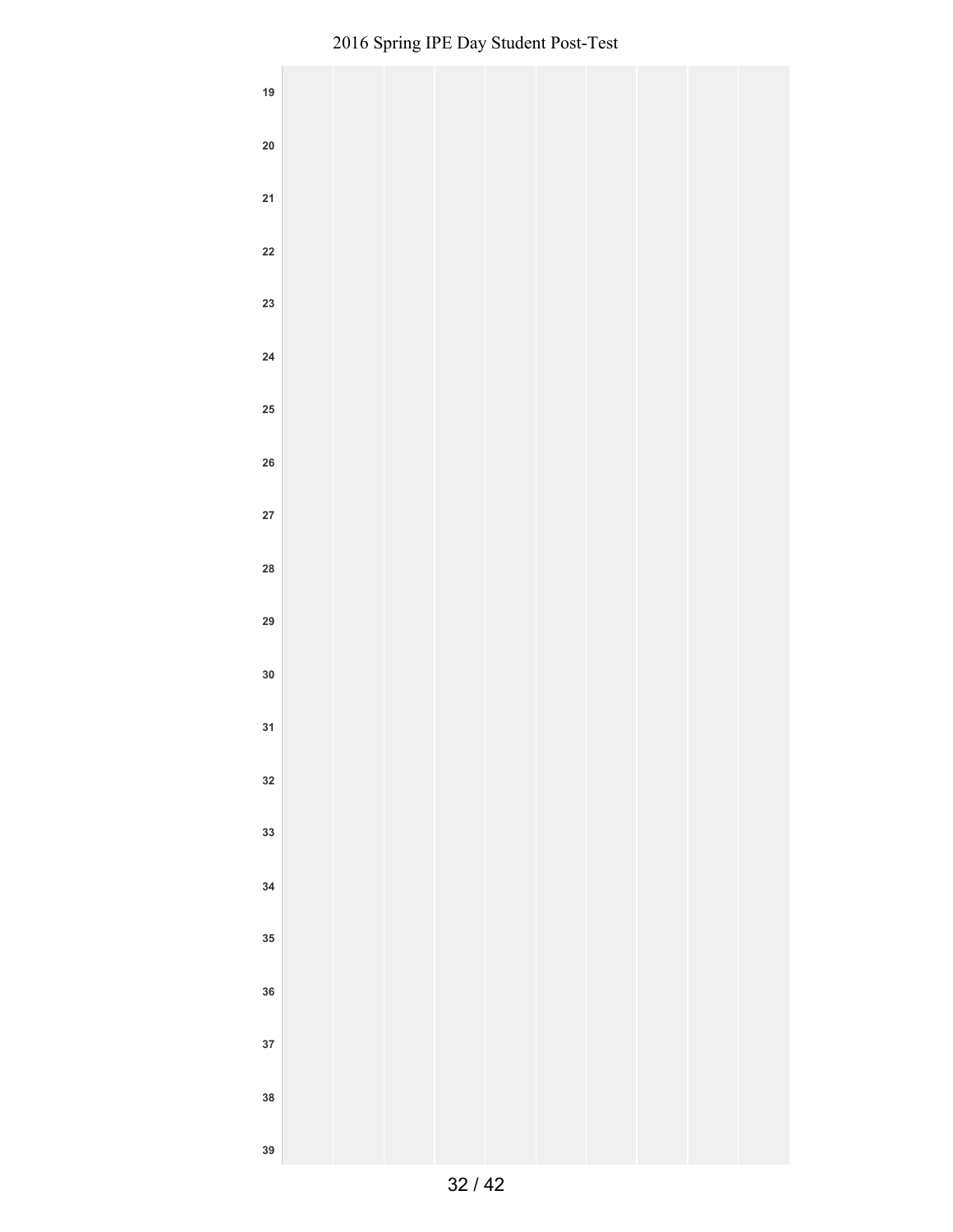| ${\bf 40}$       |  |  |  |  |  |
|------------------|--|--|--|--|--|
| 41               |  |  |  |  |  |
| 42               |  |  |  |  |  |
| 43               |  |  |  |  |  |
| 44               |  |  |  |  |  |
| $45\,$           |  |  |  |  |  |
| ${\bf 46}$       |  |  |  |  |  |
| 47               |  |  |  |  |  |
| ${\bf 48}$       |  |  |  |  |  |
| 49               |  |  |  |  |  |
| 50<br>${\bf 51}$ |  |  |  |  |  |
| 52               |  |  |  |  |  |
| 53               |  |  |  |  |  |
| ${\bf 54}$       |  |  |  |  |  |
| 55               |  |  |  |  |  |
| 56               |  |  |  |  |  |
| ${\bf 57}$       |  |  |  |  |  |
| 58               |  |  |  |  |  |
| 59               |  |  |  |  |  |
| <b>CO</b>        |  |  |  |  |  |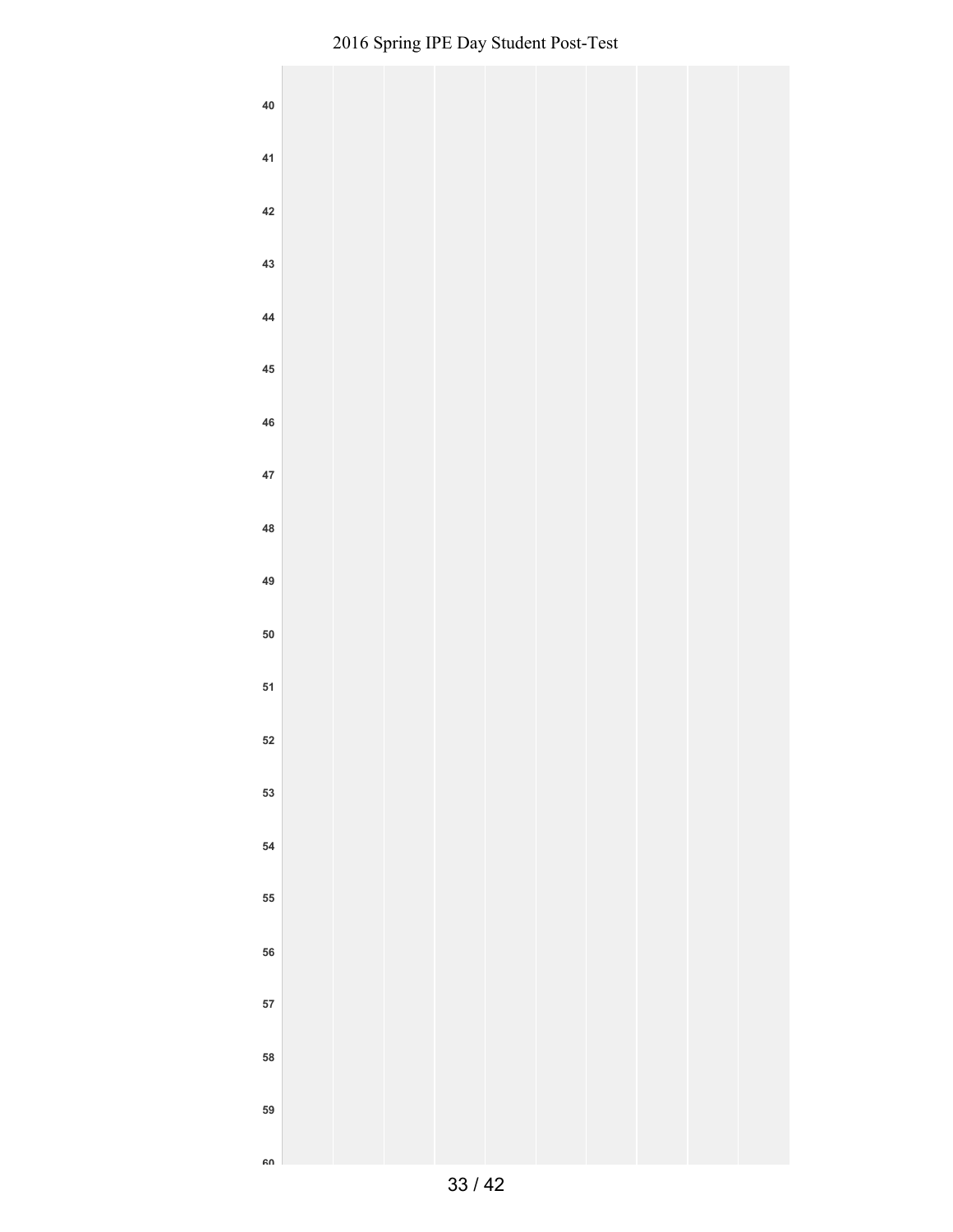#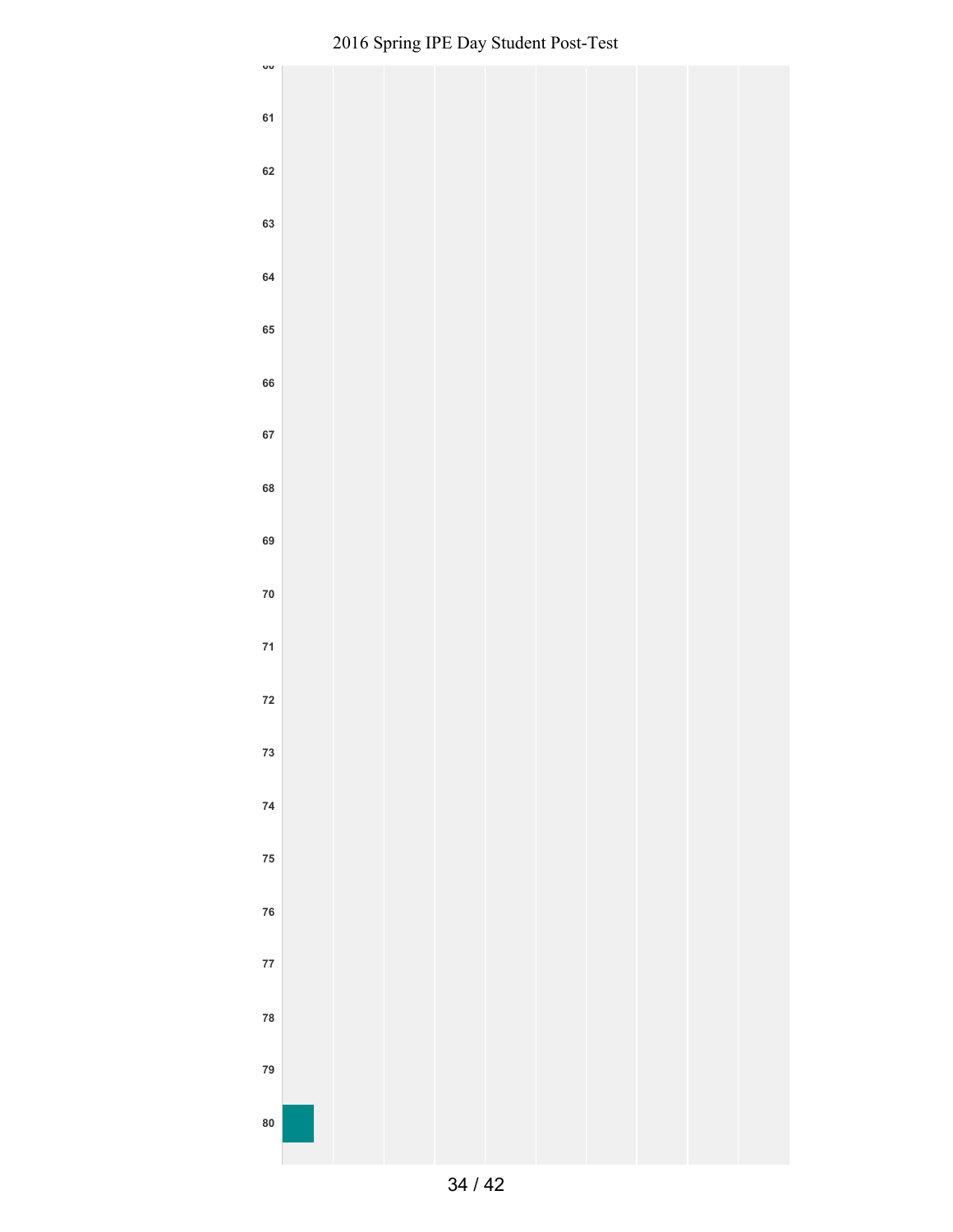

Spring IPE Day Student Post-Test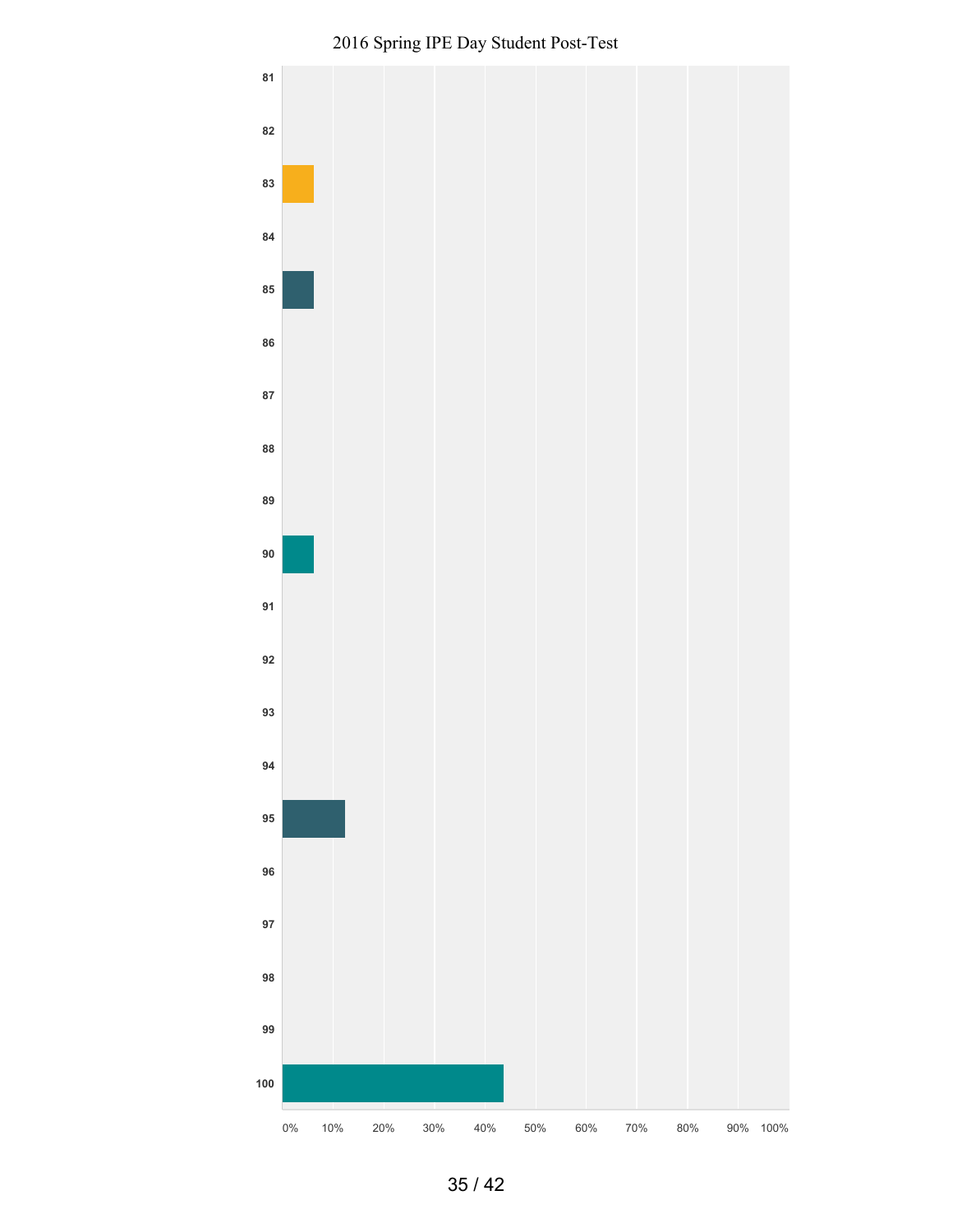#### dent Post-Test

| <b>Answer Choices</b> | Responses |         |
|-----------------------|-----------|---------|
| 1(1)                  | $0.00\%$  | $\,0\,$ |
| 2(2)                  | $0.00\%$  |         |
| 3(3)                  | $0.00\%$  | $\,0\,$ |
| 4(4)                  | $0.00\%$  | $\,0\,$ |
| $5(5)$                | 6.25%     |         |
| 6(6)                  | $0.00\%$  | $\,0\,$ |
| 7(7)                  | 6.25%     |         |
| 8(8)                  | $0.00\%$  |         |
| 9(9)                  | 6.25%     |         |
| 10(10)                | $0.00\%$  | $\,0\,$ |
| 11(11)                | $0.00\%$  | $\,0\,$ |
| 12(12)                | $0.00\%$  | $\,0\,$ |
| 13(13)                | $0.00\%$  | $\,0\,$ |
| 14(14)                | $0.00\%$  |         |
| 15(15)                | $0.00\%$  | $\,0\,$ |
| 16 (16)               | $0.00\%$  | $\,0\,$ |
| 17(17)                | $0.00\%$  | $\,0\,$ |
| 18 (18)               | $0.00\%$  |         |
| 19 (19)               | $0.00\%$  |         |
|                       | $0.00\%$  |         |
| 20 (20)               |           |         |
| 21(21)                | $0.00\%$  |         |
| 22 (22)               | $0.00\%$  |         |
| 23 (23)               | $0.00\%$  | $\,0\,$ |
| 24 (24)               | $0.00\%$  | $\,0\,$ |
| 25(25)                | $0.00\%$  |         |
| 26 (26)               | $0.00\%$  |         |
| 27(27)                | $0.00\%$  |         |
| 28 (28)               | $0.00\%$  |         |
| 29 (29)               | $0.00\%$  |         |
| 30(30)                | $0.00\%$  |         |
| 31(31)                | $0.00\%$  |         |
| 32 (32)               | $0.00\%$  |         |
| 33 (33)               | $0.00\%$  | $\,0\,$ |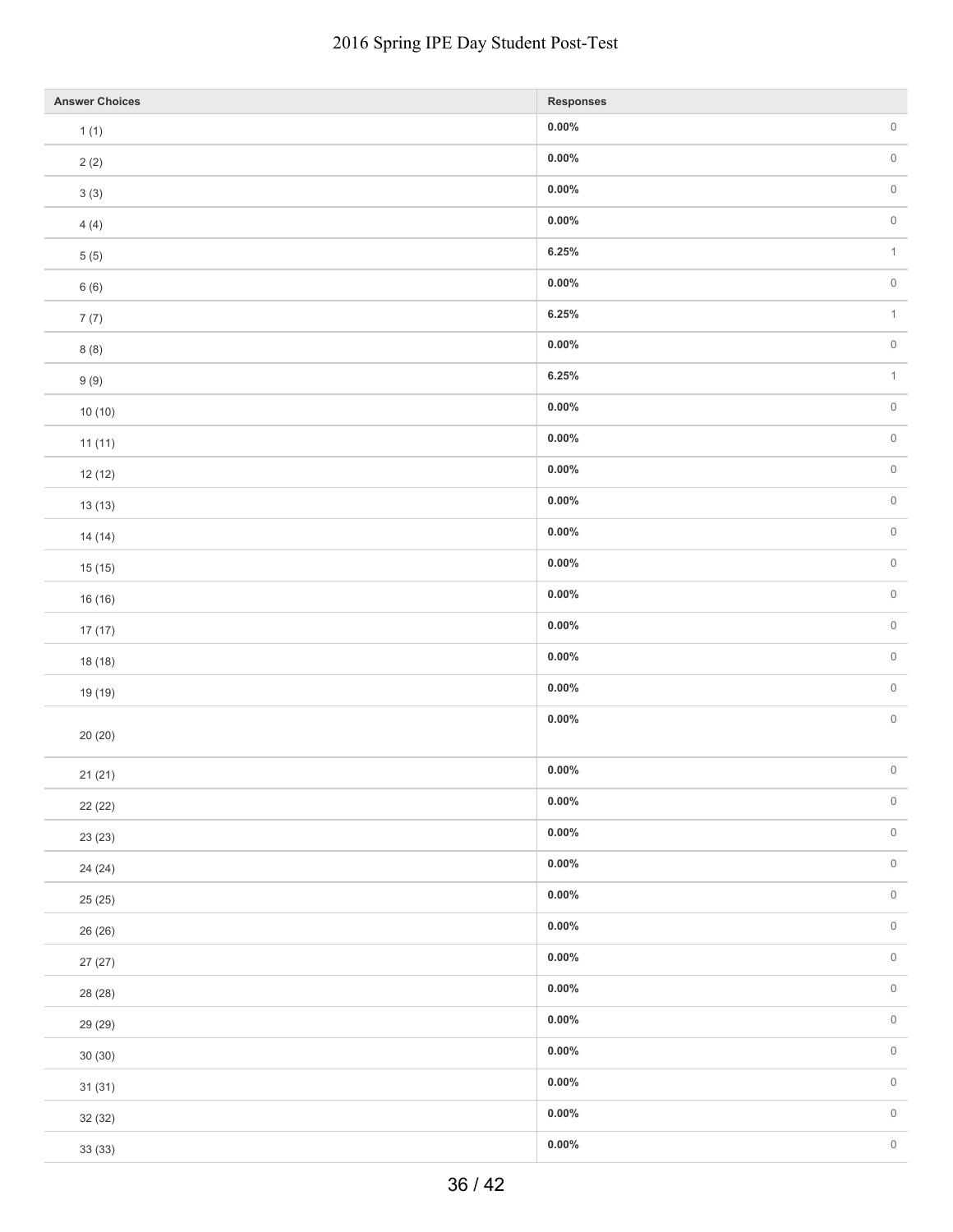|         | 2016 Spring IPE Day Student Post-Test |                     |
|---------|---------------------------------------|---------------------|
| 34 (34) | $0.00\%$                              | $\mathsf{O}$        |
| 35 (35) | $0.00\%$                              | $\mathsf{O}\xspace$ |
| 36 (36) | $0.00\%$                              | $\,0\,$             |
| 37 (37) | $0.00\%$                              | $\mathsf{O}$        |
| 38 (38) | $0.00\%$                              | $\,0\,$             |
| 39 (39) | $0.00\%$                              | $\mathsf{O}$        |
| 40 (40) | $0.00\%$                              | $\mathsf{O}$        |
| 41(41)  | $0.00\%$                              | $\,0\,$             |
| 42 (42) | $0.00\%$                              | $\mathsf{O}\xspace$ |
| 43 (43) | $0.00\%$                              | $\mathsf{O}$        |
| 44 (44) | $0.00\%$                              | $\,0\,$             |
| 45 (45) | $0.00\%$                              | $\mathsf{O}\xspace$ |
| 46 (46) | $0.00\%$                              | $\mathsf{O}$        |
| 47 (47) | $0.00\%$                              | $\,0\,$             |
| 48 (48) | $0.00\%$                              | $\,0\,$             |
| 49 (49) | $0.00\%$                              | $\,0\,$             |
| 50(50)  | $0.00\%$                              | $\,0\,$             |
| 51(51)  | $0.00\%$                              | $\,0\,$             |
| 52 (52) | $0.00\%$                              | $\mathsf{O}\xspace$ |
| 53 (53) | $0.00\%$                              | $\mathsf{O}\xspace$ |
| 54 (54) | $0.00\%$                              | $\,0\,$             |
| 55 (55) | $0.00\%$                              | $\,0\,$             |
| 56 (56) | $0.00\%$                              | $\mathsf{O}\xspace$ |
| 57 (57) | $0.00\%$                              | $\mathsf{O}\xspace$ |
| 58 (58) | $0.00\%$                              | $\mathsf{O}\xspace$ |
| 59 (59) | $0.00\%$                              | $\mathsf{O}\xspace$ |
| 60 (60) | $0.00\%$                              | $\mathsf{O}$        |
| 61 (61) | $0.00\%$                              | $\mathsf{O}\xspace$ |
| 62 (62) | $0.00\%$                              | $\mathsf{O}\xspace$ |
| 63 (63) | $0.00\%$                              | $\mathsf{O}$        |
| 64 (64) | $0.00\%$                              | $\mathsf{O}\xspace$ |
| 65 (65) | $0.00\%$                              | $\mathsf{O}$        |
| 66 (66) | $0.00\%$                              | $\mathsf{O}\xspace$ |
| 67 (67) | $0.00\%$                              | $\mathsf{O}\xspace$ |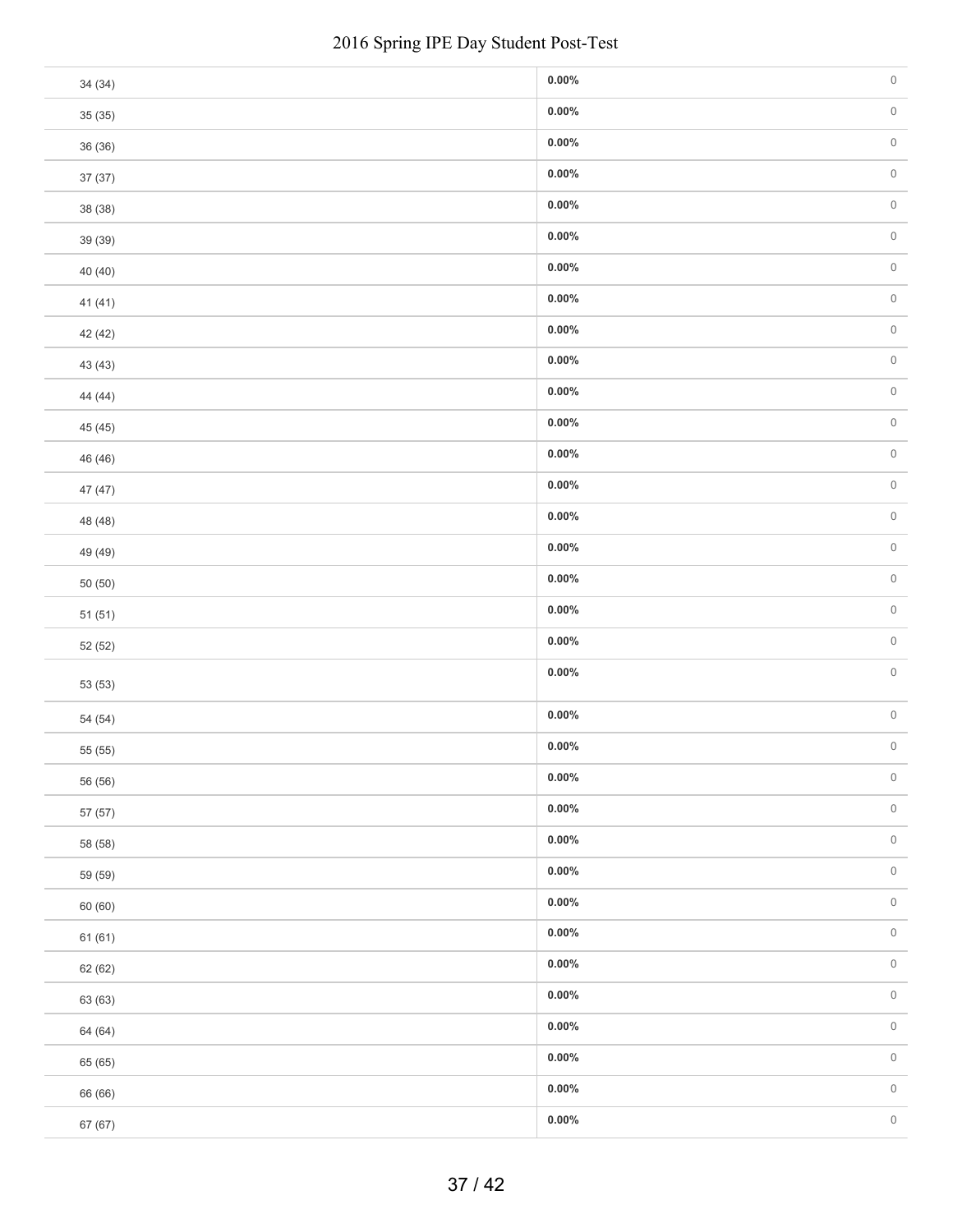|           | 2016 Spring IPE Day Student Post-Test |                     |
|-----------|---------------------------------------|---------------------|
| 68 (68)   | $0.00\%$                              | $\mathsf{O}\xspace$ |
| 69 (69)   | $0.00\%$                              | $\mathsf{O}\xspace$ |
| 70 (70)   | $0.00\%$                              | $\mathsf{O}\xspace$ |
| 71 (71)   | $0.00\%$                              | $\mathsf{O}\xspace$ |
| 72 (72)   | $0.00\%$                              | $\mathsf{O}\xspace$ |
| 73 (73)   | $0.00\%$                              | $\mathbb O$         |
| 74 (74)   | $0.00\%$                              | $\mathsf{O}\xspace$ |
| 75 (75)   | $0.00\%$                              | $\mathsf{O}\xspace$ |
| 76 (76)   | $0.00\%$                              | $\mathbb O$         |
| 77 (77)   | $0.00\%$                              | $\mathsf{O}\xspace$ |
| 78 (78)   | $0.00\%$                              | $\mathsf{O}$        |
| 79 (79)   | $0.00\%$                              | $\mathbb O$         |
| 80 (80)   | 6.25%                                 | $\mathbf{1}$        |
| 81 (81)   | $0.00\%$                              | $\mathsf{O}$        |
| 82 (82)   | $0.00\%$                              | $\mathbb O$         |
| 83 (83)   | 6.25%                                 | $\mathbf{1}$        |
| 84 (84)   | $0.00\%$                              | $\mathsf{O}$        |
| 85 (85)   | 6.25%                                 | $\mathbf{1}$        |
| 86 (86)   | $0.00\%$                              | $\mathsf{O}\xspace$ |
| 87 (87)   | $0.00\%$                              | $\mathsf{O}\xspace$ |
| 88 (88)   | $0.00\%$                              | $\mathsf{O}\xspace$ |
| 89 (89)   | $0.00\%$                              | $\overline{0}$      |
| 90 (90)   | 6.25%                                 | $\mathbf{1}$        |
| 91 (91)   | $0.00\%$                              | $\mathsf{O}\xspace$ |
| 92 (92)   | $0.00\%$                              | $\mathsf{O}\xspace$ |
| 93 (93)   | $0.00\%$                              | $\,0\,$             |
| 94 (94)   | $0.00\%$                              | $\mathsf{O}\xspace$ |
| 95 (95)   | 12.50%                                | $\sqrt{2}$          |
| 96 (96)   | $0.00\%$                              | $\,0\,$             |
| 97 (97)   | $0.00\%$                              | $\mathsf{O}\xspace$ |
| 98 (98)   | $0.00\%$                              | $\mathsf{O}\xspace$ |
| 99 (99)   | $0.00\%$                              | $\,0\,$             |
| 100 (100) | 43.75%                                | $\overline{7}$      |
| Total     |                                       | $16\,$              |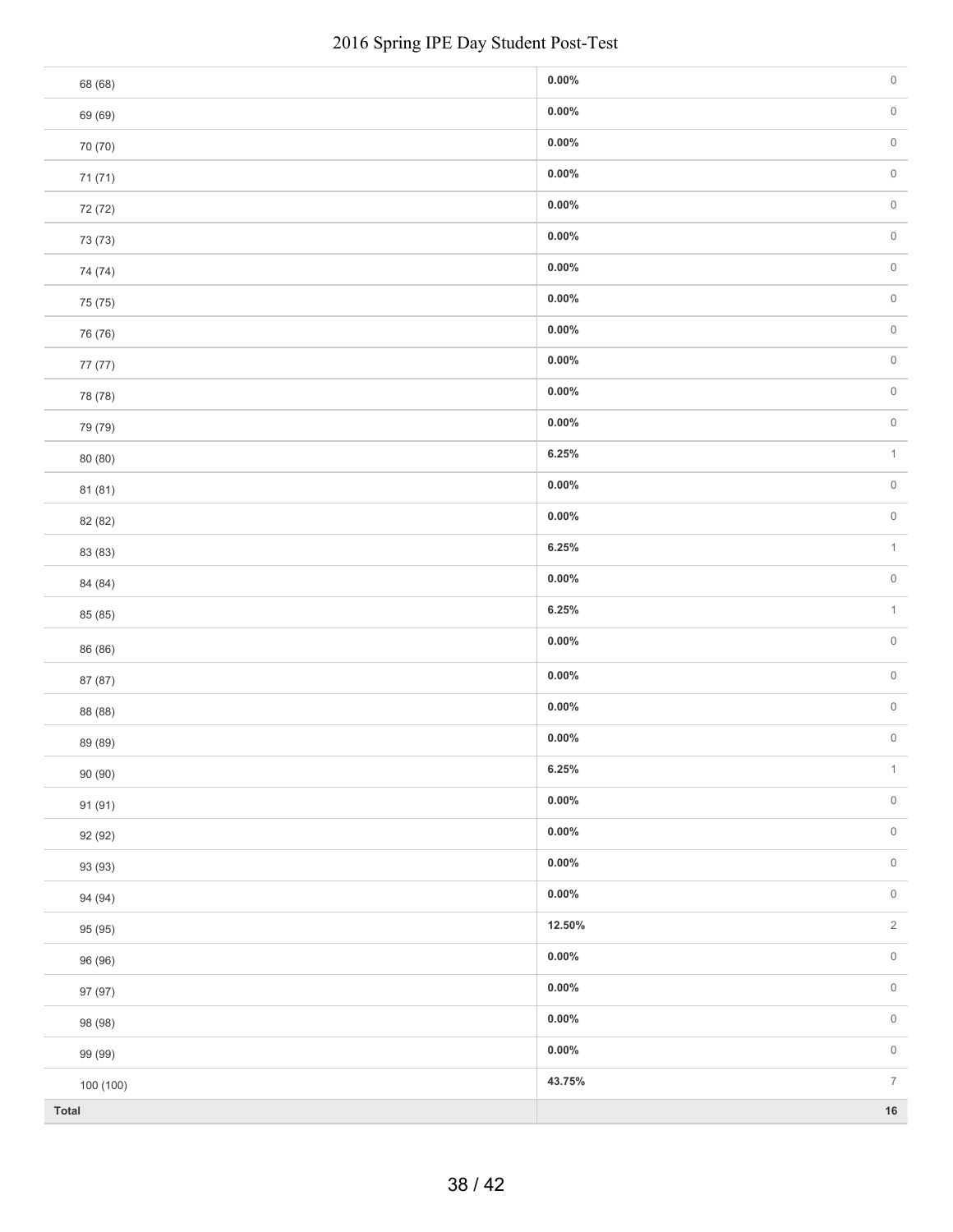| <b>Basic Statistics</b> |                |               |       |                           |  |  |  |  |
|-------------------------|----------------|---------------|-------|---------------------------|--|--|--|--|
| <b>Minimum</b>          | <b>Maximum</b> | <b>Median</b> | Mean  | <b>Standard Deviation</b> |  |  |  |  |
| 5.00                    | 100.00         | 95.00         | 78.06 | 34.75                     |  |  |  |  |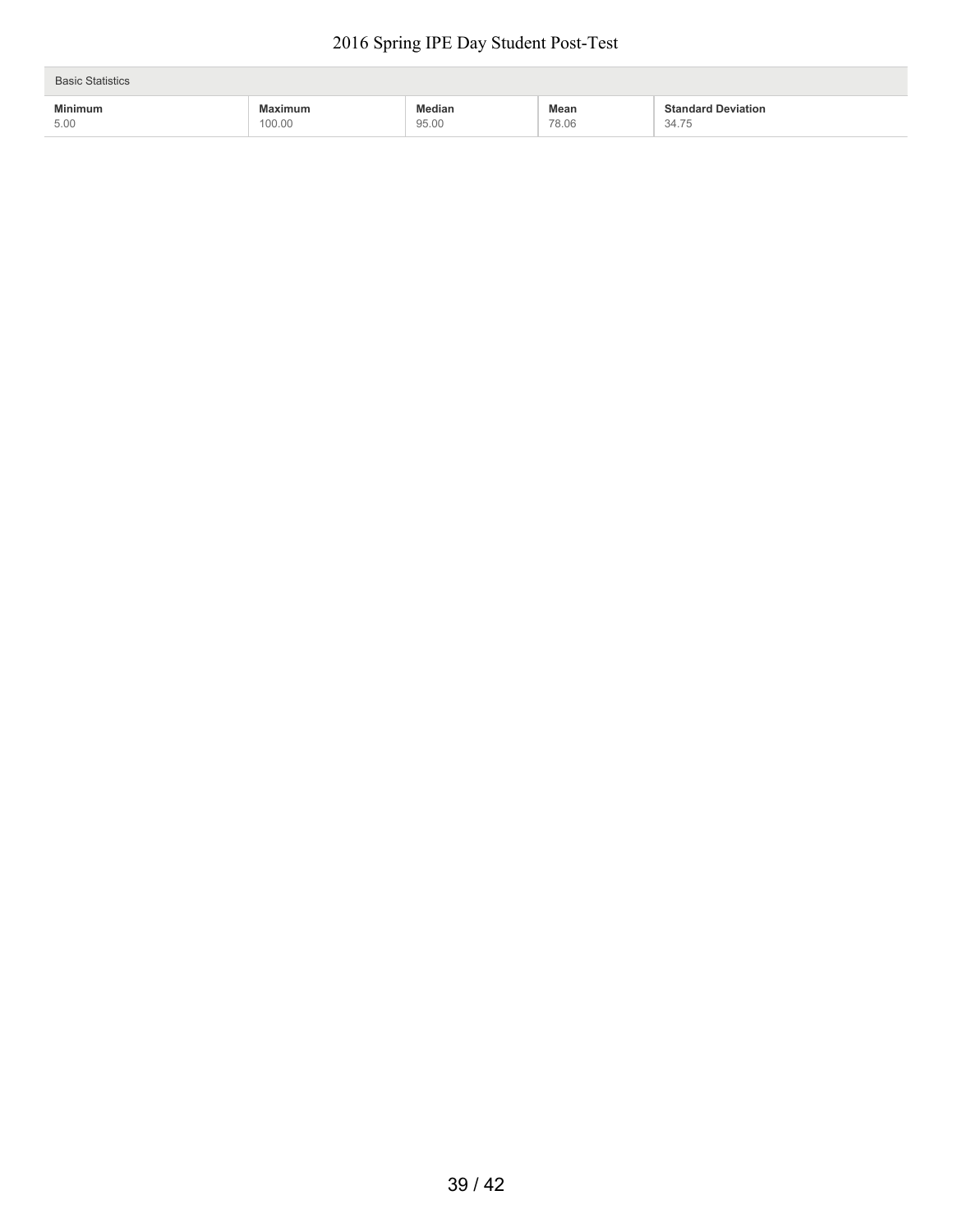# **Q7 Please rate the following statements using the provided rating scale.**



|  | <b>Strongly</b><br>Agree<br>(1) | Agree<br>(2)<br>$\mathbf{r}$ | <b>Neutral</b><br>(3) | <b>Disagree</b><br>(4) | <b>Strongly</b><br><b>Disagree</b><br>(5) | <b>Total</b> | Weighted<br>Average |
|--|---------------------------------|------------------------------|-----------------------|------------------------|-------------------------------------------|--------------|---------------------|
|--|---------------------------------|------------------------------|-----------------------|------------------------|-------------------------------------------|--------------|---------------------|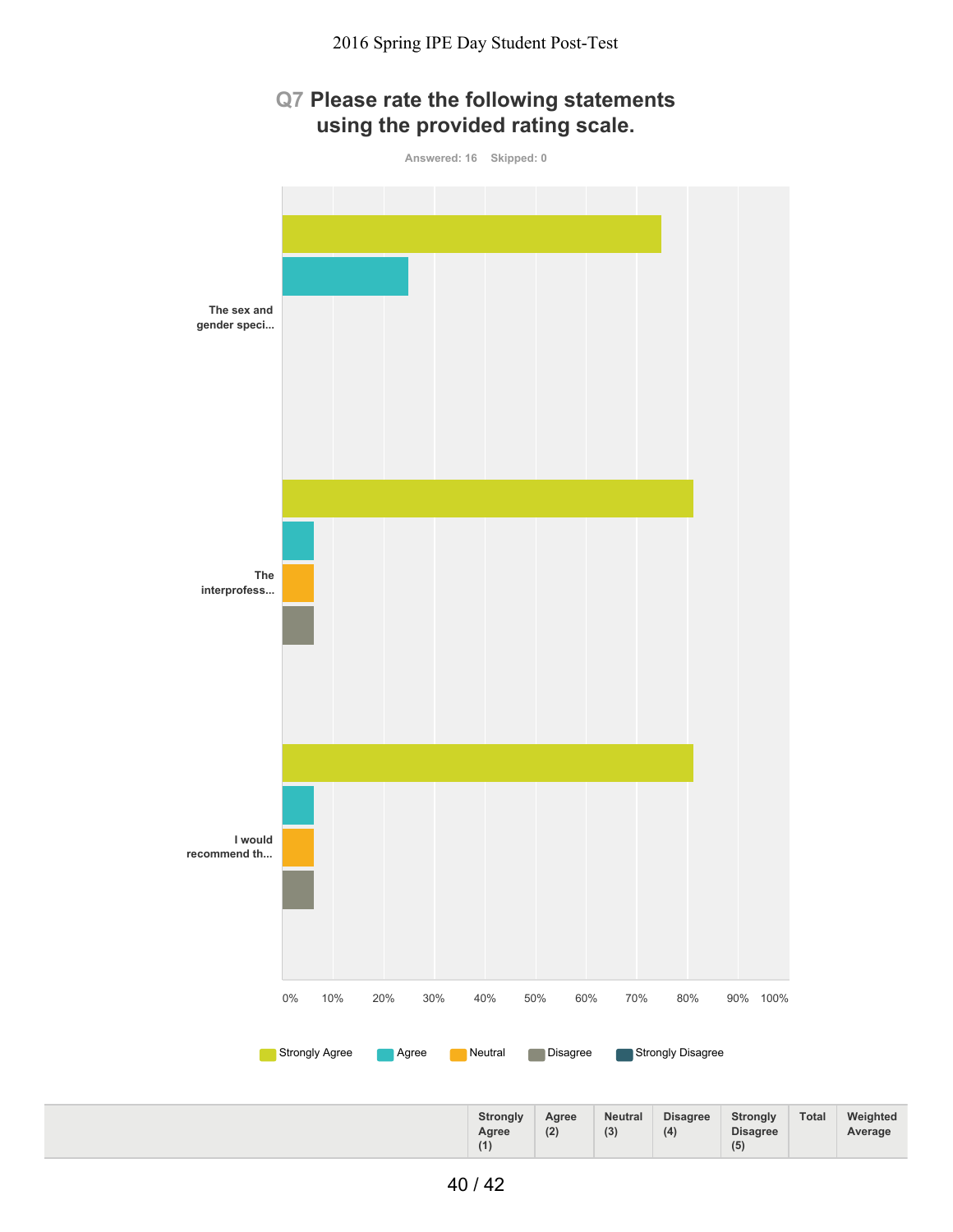| The sex and gender specific health aspect of this learning experience were<br>beneficial and meaningful to me in preparation for my future as a health care<br>professional. | 75.00%<br>12 | 25.00% | $0.00\%$ | $0.00\%$ | $0.00\%$ | 16 | 4.75 |
|------------------------------------------------------------------------------------------------------------------------------------------------------------------------------|--------------|--------|----------|----------|----------|----|------|
| The interprofessional case-based aspect of this learning experience were<br>beneficial and meaningful to me in preparation for my future as a health care<br>professional.   | 81.25%<br>13 | 6.25%  | 6.25%    | 6.25%    | $0.00\%$ | 16 | 4.63 |
| I would recommend this interprofessional case-based learning experience to<br>my colleagues and peers.                                                                       | 81.25%<br>13 | 6.25%  | 6.25%    | 6.25%    | $0.00\%$ | 16 | 4.63 |

#### Basic Statistics

|                                                                                                                                                                           | <b>Minimum</b> | <b>Maximum</b> | <b>Median</b> | Mean | <b>Standard</b><br><b>Deviation</b> |
|---------------------------------------------------------------------------------------------------------------------------------------------------------------------------|----------------|----------------|---------------|------|-------------------------------------|
| The sex and gender specific health aspect of this learning experience were beneficial and<br>meaningful to me in preparation for my future as a health care professional. | 1.00           | 2.00           | .00           | 1.25 | 0.43                                |
| The interprofessional case-based aspect of this learning experience were beneficial and meaningful<br>to me in preparation for my future as a health care professional.   | 1.00           | 4.00           | .00           | 1.38 | 0.86                                |
| would recommend this interprofessional case-based learning experience to my colleagues and<br>peers.                                                                      | 1.00           | 4.00           | .00           | 1.38 | 0.86                                |